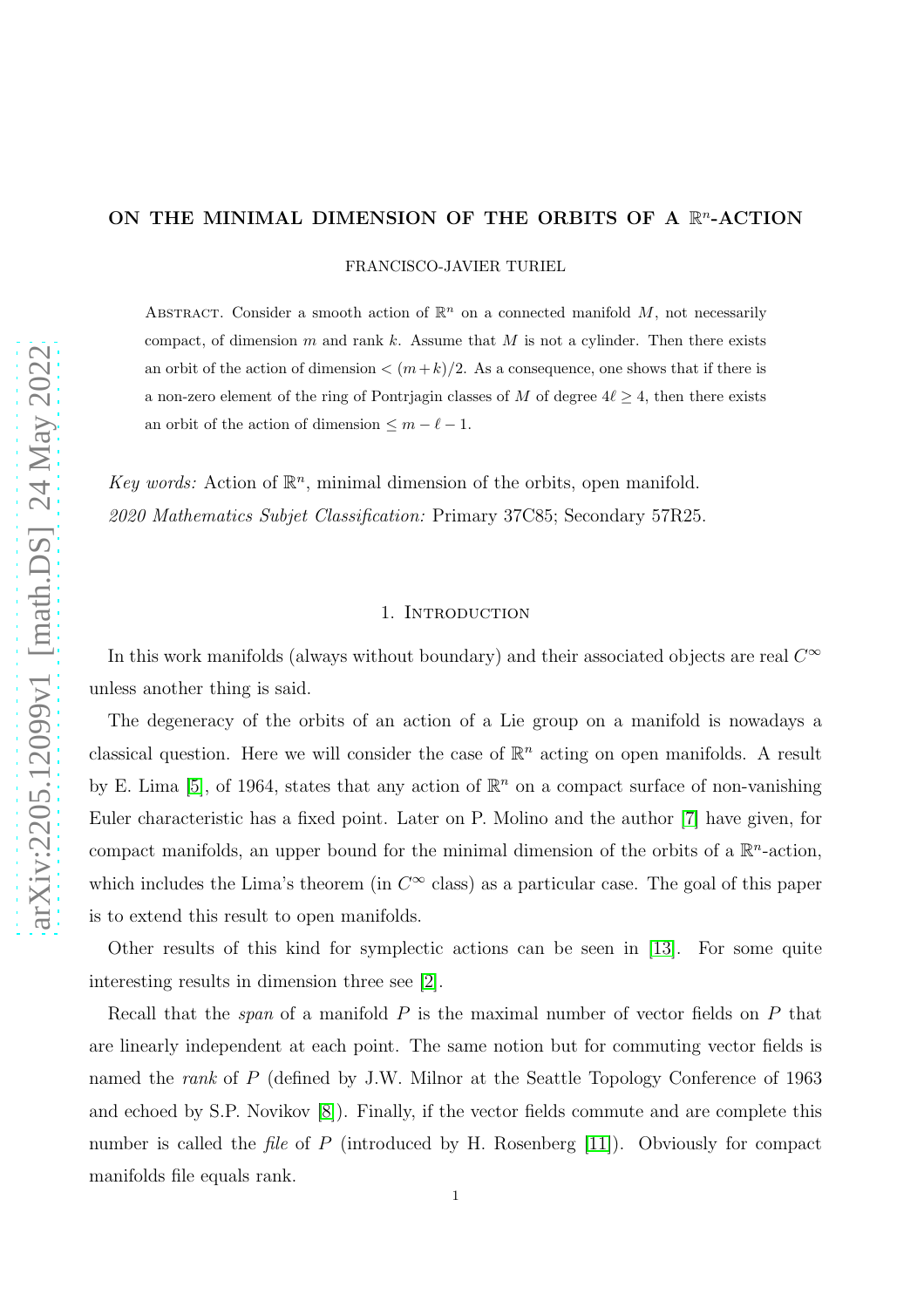A manifold diffeomorphic to  $\mathbb{T}^r \times \mathbb{R}^{m-r}$  will be called a *cylinder of type r and dimension* m. This is our main result.

<span id="page-1-1"></span>**Theorem 1.1.** Consider an action of  $\mathbb{R}^n$  on a connected manifold M of dimension m and rank k. Assume that M is not a cylinder. Then there is an orbit of the action of dimension  $<$   $(m+k)/2$ .

(The compact case of the foregoing theorem is just the main result of [\[7\]](#page-17-1).)

As a consequence, we show that if there is a non-zero element of the ring of Pontrjagin classes of M of degree  $4\ell \geq 4$ , then there exists an orbit of the action of dimension  $\leq m-\ell-1$ (Proposition [5.7\)](#page-15-0).

This work consists of six sections, the first one being the introduction. Sections [2](#page-1-0) and [3](#page-2-0) are devoted to state some results needed later on. The proof of Theorem [1.1,](#page-1-1) the main result, is given in Section 4. In Section 5 we illustrate Theorem [1.1](#page-1-1) with several examples and one proves Proposition [5.7.](#page-15-0) Finally in Section 6 one studies the  $\mathbb{R}^n$ -actions whose orbits have codimension≤ 1.

<span id="page-1-0"></span>For general questions on Lie groups actions see [\[9\]](#page-18-2), for those on characteristic classes see [\[6\]](#page-17-4) and finally [\[3\]](#page-17-5) for questions on foliations.

## 2. Preliminary results

Let V be a real vector space of dimension n and let  $\mathbf{G}(k)$  be the Grassmann manifold of k-planes of V (if necessary one will write  $\mathbf{G}(V,k)$  instead of  $\mathbf{G}(k)$ ). Given a k'-plane F of V set

$$
N_F(k,r) = \{ E \in G(k) : \dim(E \cap F) = r \}, r \ge 1, \text{ and } N_F(k) = \bigcup_{r \ge 1} N_F(k,r).
$$

Every  $N_F(k,r)$  is a regular (embedded) submanifold of  $\mathbf{G}(k)$  of codimension  $r(n+r-k-k')$ . Consider a manifold P and a differentiable map  $f: P \to G(k)$ . One will say that f is transverse to  $N_F(k)$  if it is transverse to each stratum  $N_F(k,r)$ ,  $r \geq 1$ .

### <span id="page-1-2"></span>Lemma 2.1. One has:

(i) The set of those  $F \in G(k')$  such that f is not transverse to  $N_F(k)$  is of the first category in  $\mathbf{G}(k')$ .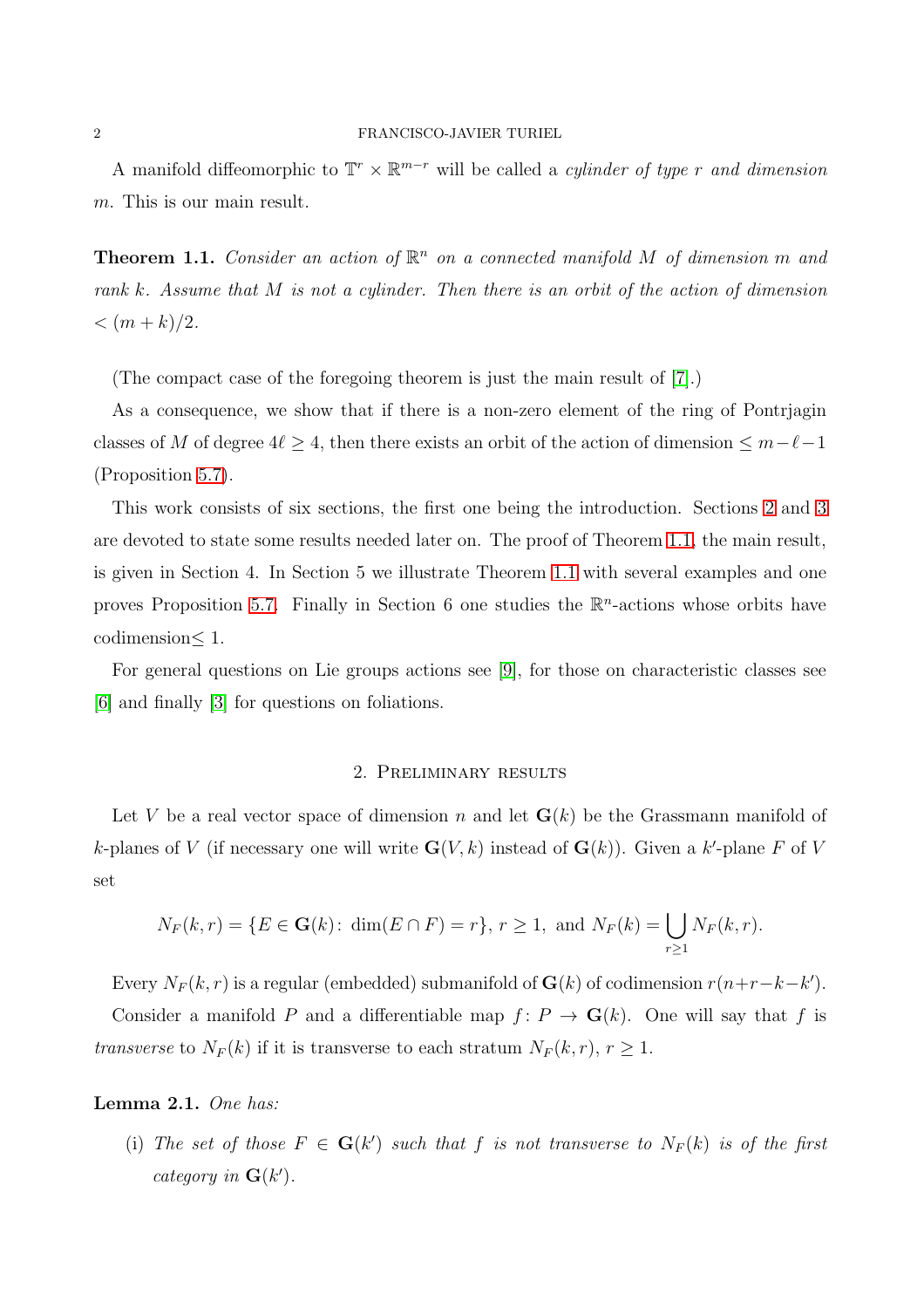(ii) Assume that P' is a subset of P of the first category. If  $\dim P \le r_0(n + r_0 - k - k')$ , where  $n, k, k', r_0 \geq 0$ , then the set

 $D = \{F \in \mathbf{G}(k') : \text{there exists } p \in P' \text{ such that } \dim(f(p) \cap F) \ge r_0\}$ 

is of the first category in  $\mathbf{G}(k')$ .

Consider a foliation F of dimension k on a m-manifold M. A transversal T to F is called neat if no leaf of  $\mathcal F$  intersects  $T$  two or more times. A point of  $M$  is said wandering if it belongs to some neat transversal. The set  $W(F)$  of all wandering points, that is the union of all neat transversals, is open and  $\mathcal{F}\text{-saturated.}$ 

Now assume the existence of an action of  $\mathbb{R}^n$  on M whose orbits are just the leaves of F. In this case the leaves of F are cylinders  $C_r = \mathbb{T}^r \times \mathbb{R}^{k-r}$ ,  $r = 0, \ldots, k$ . The number r one will be called the *type of the leaf.* Assigning to each point the type of the leaf passing through it defines a function  $\tau: M \to \mathbb{N}$ , which is constant on the leaves of  $\mathcal{F}$ .

<span id="page-2-2"></span>**Lemma 2.2.** The set of those points of  $W(F)$  such that  $\tau$  is constant around them is  $\mathcal{F}$ saturated, open and dense in  $W(F)$ .

<span id="page-2-3"></span>**Theorem 2.3.** Assume that on a neighborhood of a point  $p \in \mathcal{W}(F)$  the function  $\tau$  is constant. Set  $r = \tau(p)$ . Then there exists an open set of M identified to  $D \times C_r$ , where D is an open disc of  $\mathbb{R}^{m-k}$  centered at the origin, such that:

- (a)  $D \times C_r$  is F-saturated, every  $\{x\} \times C_r$  is a leaf of F and  $\{0\} \times C_r$  is that passing through p.
- (b) One can choose coordinates  $(x, \theta, y)$  on  $D \times C_r = D \times T^r \times \mathbb{R}^{k-r}$  in such a way that the fundamental vector fields of the action write

$$
X = \sum_{j=1}^{r} f_j(x) \frac{\partial}{\partial \theta_j} + \sum_{\ell=1}^{k-r} g_\ell(x) \frac{\partial}{y_\ell}.
$$

<span id="page-2-0"></span>For the proof of the foregoing results see [\[13\]](#page-18-0) pages 271, 272, 287 and 288.

### 3. Some results on vector fields

In this section one states some technical results needed later on.

<span id="page-2-1"></span>**Lemma 3.1.** Let  $N$  be a regular submanifold of a manifold  $M$ . Assume that  $N$  is a closed subset of M. Consider a vector field X on N. Then there exists a vector field  $X'$  on M that is complete on  $M - N$  and equals X on N.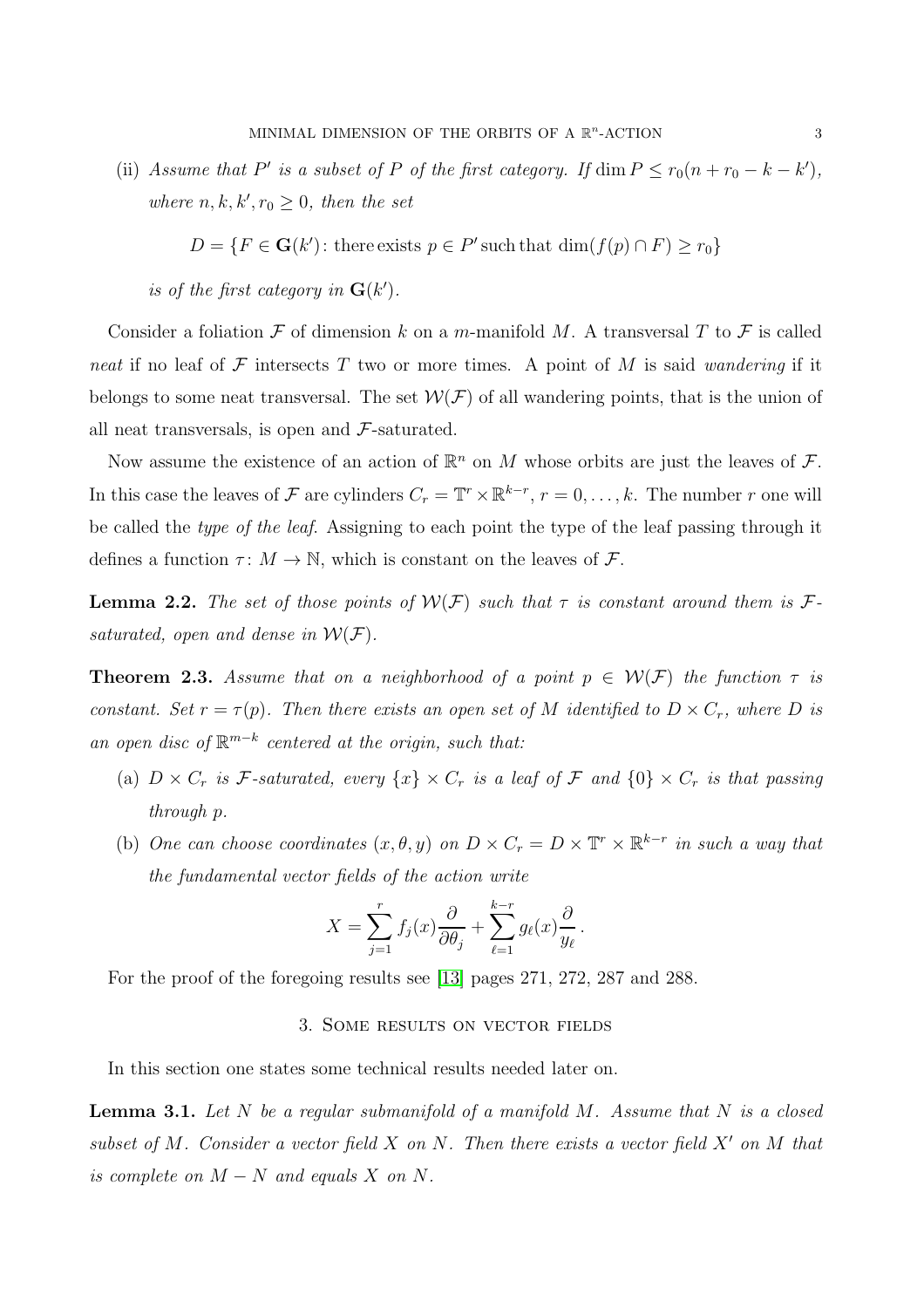*Proof.* Consider a tubular neighborhood  $\pi: E \to N$  of N endowed, as vector bundle, with a Riemannian metric.

Set  $S_{\varepsilon} = \{x \in E \colon ||x|| < \varepsilon\}$  and  $T_{\varepsilon} = \{x \in E \colon ||x|| = \varepsilon\}, \varepsilon > 0.$ 

Let Y be a vector field on E tangent to each  $T_{\varepsilon}$  and such that  $\pi_* Y = X$  (its existence is obvious). Consider a family  $\{A_k\}_{k\geq 1}$  of open sets of N such that every  $\overline{A}_k$  is a compact set included in  $A_{k+1}$  and  $\bigcup_{k\geq 1} A_k = N$ .

Set  $B_k = \pi^{-1}(A_k) \cap S_{1/k}$ ; every  $B_k$  is an open set of E, so of M, with compact adherence. Let  $B = \bigcup_{k \geq 1} B_k$ .

Since manifolds are normal spaces, there is a closed set C of M such that  $C \cap N = \emptyset$  and  $M - E \subset \overset{\circ}{C}$ . Consider a function  $\varphi \colon M \to [0, 1]$  such that  $\varphi(N) = 1$  and  $\varphi(C \cup (M - B)) = 0$ . Now set  $X' = \varphi Y$  on E and  $X' = 0$  on  $\overset{\circ}{C}$ . As  $E \cup \overset{\circ}{C} = M$  and  $\varphi$  vanishes on  $E \cap \overset{\circ}{C}$  the vector field  $X'$  is well defined; moreover  $X' = X$  on N.

For finishing it is enough to show that X' is complete on  $E-N$  since it vanishes on  $\hat{C}$ . As X' is tangent to each  $T_{\varepsilon}$ ,  $\varepsilon > 0$ , it suffices to show that it is complete on  $T_{\varepsilon}$ . But  $X'|T_{\varepsilon}$  has compact support because X' vanishes on  $T_{\varepsilon} - \pi^{-1}(A_k)$  for any k such that  $1/k < \varepsilon$ .

<span id="page-3-1"></span>**Corollary 3.2.** Consider a regular submanifold  $N$  of a manifold  $M$ , where  $N$  is a closed subset of M. Let X and  $\Phi_t$  be a vector field on N and its flow respectively. Assume that  $\Phi_1$ is defined on the whole N. Then M and  $(M - N) \cup \Phi_1(N)$  are diffeomorphic.

Indeed, let X' be a vector field like in Lemma [3.1](#page-2-1) and let  $\Phi'_t$  be its flow. Then  $\Phi'_1: M \to$  $(M - N) \cup \Phi_1(N)$  is a diffeomorphism.

<span id="page-3-0"></span>**Lemma 3.3.** Given  $a > 0$  there exists a vector field X on  $\mathbb{R}^m$  such that  $\Phi_1(\mathbb{R}^m) = B_a(0)$ where  $\Phi_t$  is the flow of X.

By taking into account the diffeomorphism  $x \in \mathbb{R}^m - \{0\} \to (\|x\|/a, x/\|x\|) \in \mathbb{R}^+ \times S^{m-1}$ , for proving this result it suffices to exhibit a vector field  $Z = g(u)\partial/\partial u$  on  $\mathbb{R}^+$  vanishing near zero such that  $\tilde{\Phi}_1(\mathbb{R}^+) = (0, 1)$ , where  $\tilde{\Phi}_t$  is the flow of Z. For example consider a non-positive function  $g: \mathbb{R}^+ \to \mathbb{R}$  such that  $g((0,1/4)) = 0$  and  $g(u) = -u^2$  on  $(1/3, \infty)$ .

In the next result, balls in  $\mathbb{R}^m$  centered at the origin and the radius r are denoted  $B_r$  (open) or  $\overline{B}_r$  (closed) and those in  $\mathbb{R}^n$  centered at the origin  $B'_r$  and  $\overline{B}'_r$  respectively. Similarly,  $S_r$ and  $S'_r$  are the spheres of radius r centered at the origin. On the other hand,  $(x, y)$  will be a point of  $\mathbb{R}^m \times \mathbb{R}^n$ .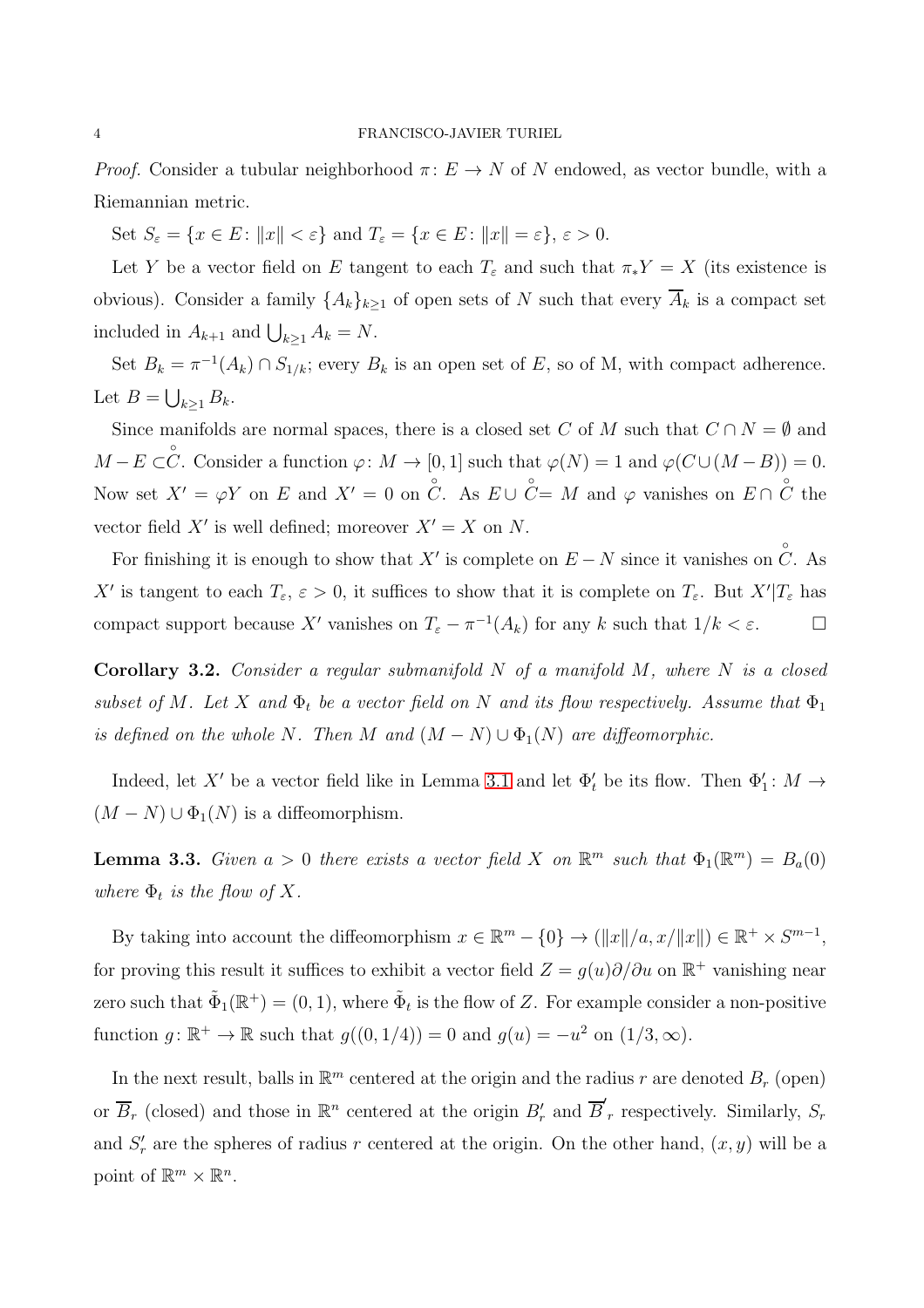<span id="page-4-1"></span>**Lemma 3.4.** Given real numbers  $0 < c < a$  and  $0 < d < b$  set

$$
A = B_a \times B'_b - \{0\} \times (B'_b - B'_d) \quad \text{and} \quad A' = A - \overline{B}_c \times S'_d.
$$

Then there exist  $\varepsilon > 0$  and a diffeomorphism  $\varphi: A \to A'$  such that  $\varphi(x, y) = (x, y)$  if  $||x|| \ge a - \varepsilon$  or  $||y|| \ge b - \varepsilon$  (or both).

*Proof.* First observe that there exist  $0 < \varepsilon < \min\{(a-c)/2, (b-d)/2\}$  and a vector field X on  $B_a - \{0\}$ , whose flow  $\Phi_t$  is defined everywhere for  $t = 1$ , such that:

- $\bullet$   $\Phi_1(B_a \{0\}) = B_a \overline{B}_c$
- X vanishes on  $B_a B_{a-2\varepsilon}$ .

Indeed, identify  $\mathbb{R}^m - \{0\}$  to  $\mathbb{R}^+ \times S^{m-1}$  in the usual way  $(x \to (\|x\|, x/\|x\|))$  and endow this last space with the product coordinates  $(u, v)$ . Then set  $X = g(u)\partial/\partial u$  where  $g: (0, a) \to \mathbb{R}$ is a non-negative function,  $g((0, c]) = c$  and  $g((a - 2\varepsilon, a)) = 0$ .

Now consider X as a vector field on  $(B_a - \{0\}) \times S'_a$  tangent to the first factor. Then its flow  $\Phi_t$  is defined everywhere for  $t = 1$  and:

- $\Phi_1((B_a \{0\}) \times S'_d) = (B_a \overline{B}_c) \times S'_d,$
- *X* vanishes on  $(B_a B_{a-2\varepsilon}) \times S'_a$ .

Since  $(B_a - \{0\}) \times S'_a$  is both a closed subset and a regular submanifold of A, by Lemma [3.1](#page-2-1) the vector field X extends to a vector field X' on A, which is complete outside  $(B_a - \{0\}) \times S'_a$ .

Let  $h: A \to [0, 1]$  be a function such that:

- $h(x, y) = 1$  if  $||x|| \le a 2\varepsilon$  and  $||y|| \le b 2\varepsilon$ .
- $h(x, y) = 0$  if  $||x|| > a \varepsilon$  or  $||y|| > b \varepsilon$ .

Set  $X'' = hX'$  and let  $\Phi''_t$  be its flow. Then  $X'' = X$  on  $(B_a - \{0\}) \times S'_a$ . Moreover  $X''$  is complete outside  $(B_a - \{0\}) \times S'_a$ , it vanishes if  $||x|| \ge a - \varepsilon$  or  $||y|| \ge b - \varepsilon$ , and  $\Phi''_1(A) = A'$ . Therefore for finishing the proof set  $\varphi=\Phi''_1$ .

## 4. Proof of Theorem [1.1](#page-1-1)

<span id="page-4-0"></span>Consider an action on the left of  $\mathbb{R}^n$  on a connected manifold M of dimension m and rank  $k < m$  (i.e. M is not a cylinder). Let V be the Lie algebra of  $\mathbb{R}^n$  and let  $X_v, v \in V$ , be the fundamental vector field on  $M$  associated to  $v$ .

For each subset V' of V and each point  $p \in M$  set  $V'(p) = \{X_v(p) : v \in V'\}.$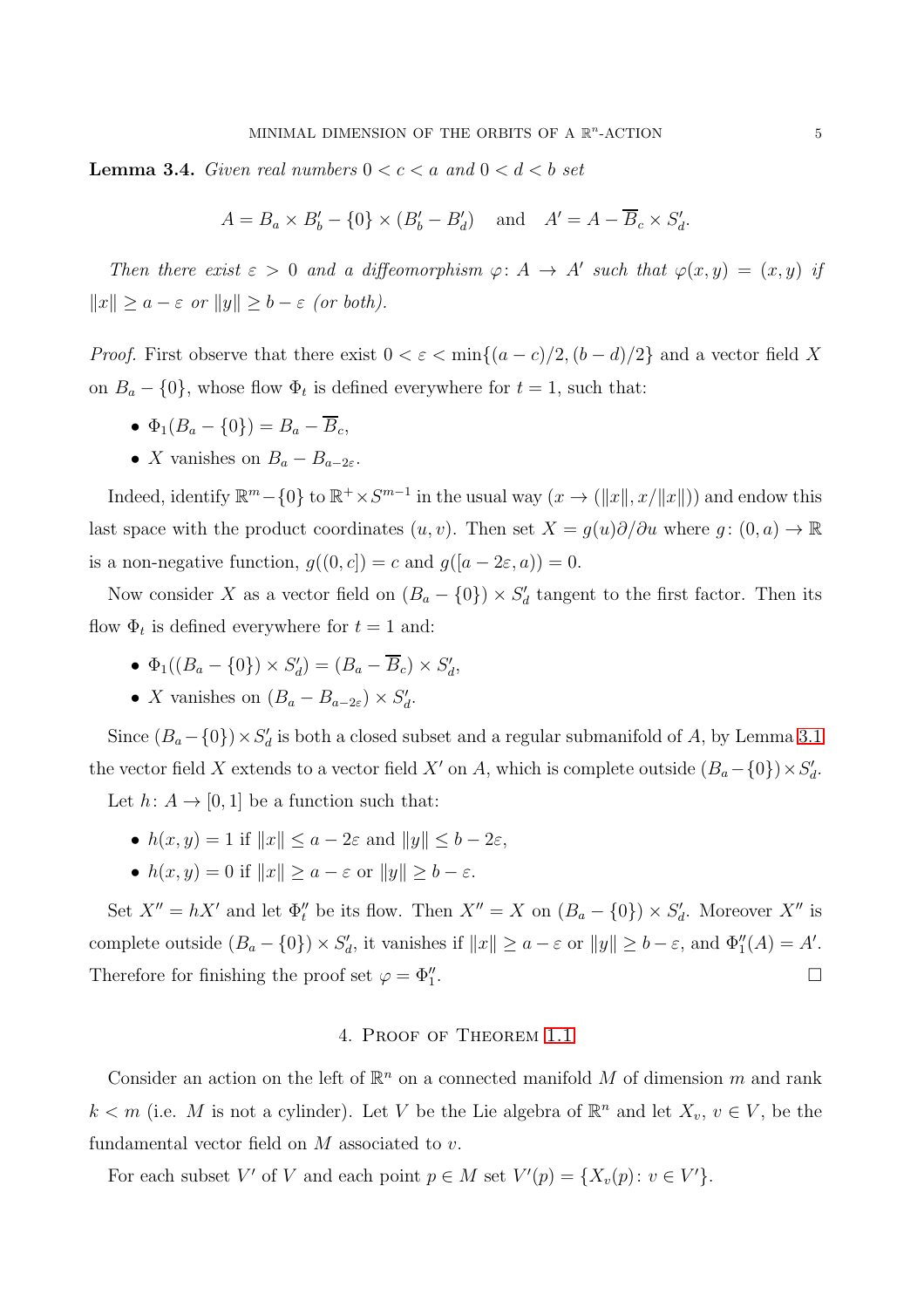As usual, the infinitesimal isotropy of a point p is the set  $I(p) = \{v \in V : X_v(p) = 0\}.$ Since V is abelian,  $I(p)$  only depends on the orbit of p.

Denote by  $\Sigma_r$ ,  $r = 0, \ldots, m$ , the set of those points of M whose orbit has dimension r; that is  $p \in \Sigma_r$  if and only if dim  $I(p) = n - r$ . Let  $h_r: \Sigma_r \to \mathbf{G}(n - r)$  be the map given by  $h_r(p) = I(p).$ 

A chart  $(U, x_1, \ldots, x_m)$  is said  $\Sigma_r$ -adapted if the image of U on  $\mathbb{R}^m$  is a product of open intervals and there exist vectors  $v_1, \ldots, v_r \in V$  such that  $X_{v_j} = \partial/\partial x_j$ ,  $j = 1, \ldots, r$ .

It is easily seen that every point of  $\Sigma_r$  belongs to the domain of some  $\Sigma_r$ -adapted chart. Therefore  $\Sigma_r$  can be covered by a countable family of  $\Sigma_r$ -adapted charts. (Here countable includes the finite case.)

<span id="page-5-0"></span>**Lemma 4.1.** For every  $r = 0, \ldots, m$  the map  $h_r: \Sigma_r \to \mathbf{G}(n-r)$  is differentiable of rank  $\leq m-r$ , i.e. it can be locally extended to a differentiable map of rank  $\leq m-r$  at every point of its domain.

*Proof.* It suffices to show that  $h_r: U \cap \Sigma_r \to \mathbf{G}(n-r)$  is differentiable and of rank  $\leq m-r$  for any  $\Sigma_r$ -adapted chart  $(U, x_1, \ldots, x_m)$ . Consider vectors  $v_1, \ldots, v_r \in V$  such that  $X_{v_j} = \partial/\partial x_j$ ,  $j = 1, \ldots, r$  and choose  $v_{r+1}, \ldots, v_n \in V$  in a such a way that  $\{v_1, \ldots, v_n\}$  is a basis of V. Then each  $X_{v_i} = \sum_{\ell=1}^m f_{i\ell} \partial/\partial x_{\ell}, i = r+1, \ldots, n$ .

As V is an abelian Lie algebra functions  $f_{i\ell}$  only depend on  $(x_{r+1}, \ldots, x_m)$ .

Now consider the open set  $A \subset \mathbf{G}(n-r)$  of those  $(n-r)$ -planes that have as a basis

$$
\left\{ v_{r+1} - \sum_{\ell=1}^r a_{r+1\ell}v_{\ell}, \ldots, v_n - \sum_{\ell=1}^r a_{n\ell}v_{\ell} \right\},\,
$$

where  $a_{i\ell}$ ,  $i = r + 1, \ldots, n, \ell = 1, \ldots, r$ , are real numbers. Then

$$
(A, (a_{i\ell}), i = r + 1, \ldots, n, \ell = 1, \ldots, r)
$$

is a system of coordinates of  $G(n - r)$ .

Let  $\tilde{h}_r: U \to A \subset \mathbf{G}(n-r)$  be the differentiable map defined in coordinates by  $\tilde{h}_r(x) =$  $(f_{i\ell}(x)), i = r+1, \ldots, n, \ell = 1, \ldots, r.$  Then  $\tilde{h}_r$ , which only depends on  $(x_{r+1}, \ldots, x_m)$ , extends  $h_r: U \cap \Sigma_r \to \mathbf{G}(n-r)$  since if  $x \in U \cap \Sigma_r$ , then  $V(x)$  is spanned by  $\partial/\partial x_1, \ldots, \partial/\partial x_r$  and

$$
\left\{v_{r+1} - \sum_{\ell=1}^r f_{r+1\ell}(x)v_{\ell}, \ldots, v_n - \sum_{\ell=1}^r f_{n\ell}(x)v_{\ell}\right\}
$$

is a basis of  $I(x)$ .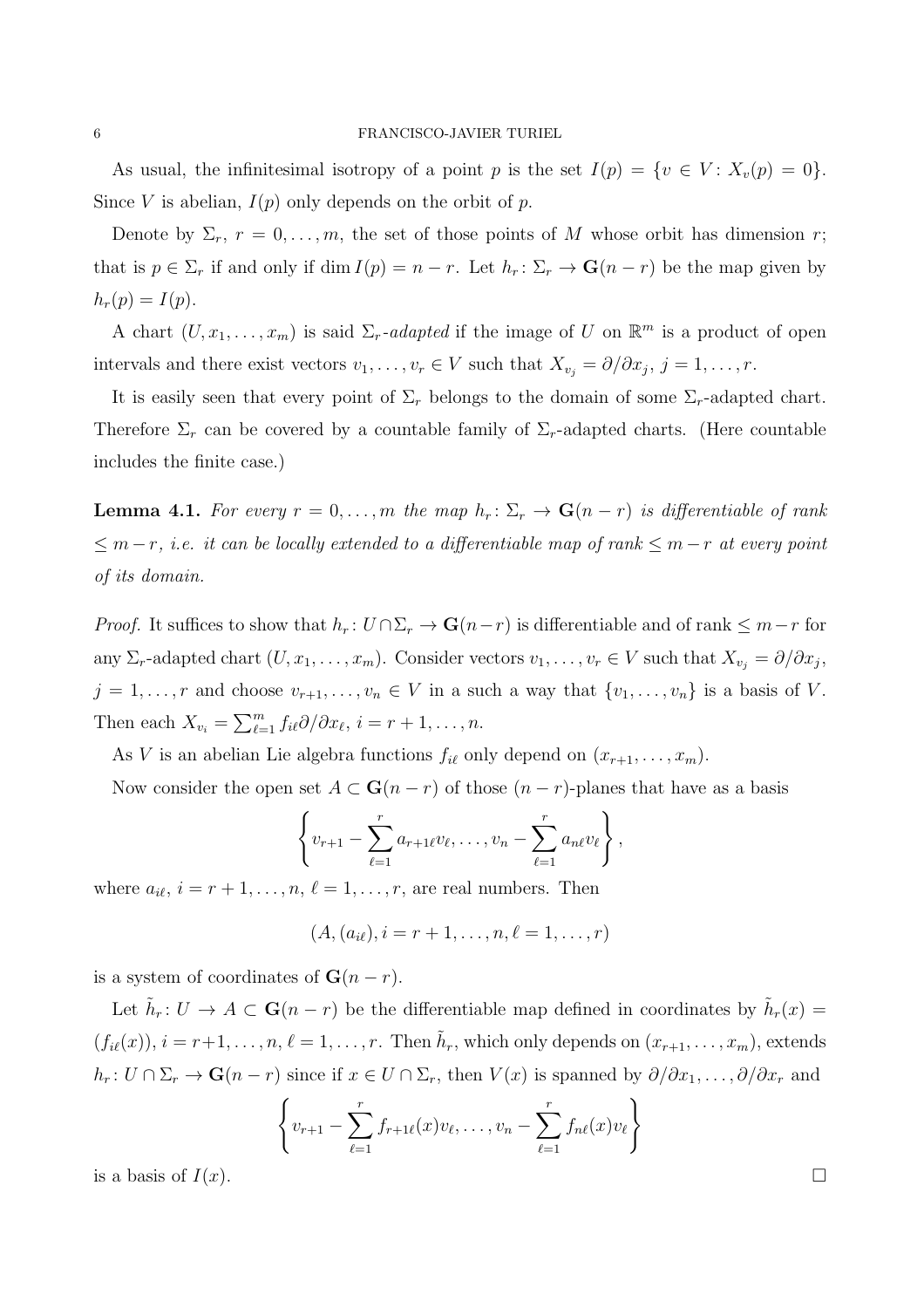# <span id="page-6-0"></span>**Proposition 4.2.** There always exists some orbit of dimension  $\leq (m+k)/2$ .

*Proof.* Assume that all the orbits have dimension  $> (m + k)/2$ . Let  $(U, x_1, \ldots, x_m)$  be a  $\Sigma_r$ adapted chart,  $r > (m + k)/2$ , and let  $\tilde{h}_r : U \to \mathbf{G}(n - r)$  be like in the proof of Lemma [4.1.](#page-5-0) Consider  $F \in G(k+1)$  such that  $\tilde{h}_r$  is transverse to  $N_F(n-r)$ . Then  $Im(\tilde{h}_r) \cap N_F(n-r) = \emptyset$ ; indeed, otherwise as the rank of  $\tilde{h}_r \leq m-r$  and the smallest codimension among the strata of  $N_F(n-r)$  is that of  $N_F(n-r, 1)$  one has

$$
m - r \geq \operatorname{codim} N_F(n - r, 1) = r - k,
$$

hence  $r \leq (m+k)/2$ , contradiction.

Observe that from  $Im(\tilde{h}_r) \cap N_F(n-r) = \emptyset$  follows  $I(q) \cap F = \{0\}$ , that is to say dim  $F(q) =$  $k + 1$ , for every  $q \in U \cap \Sigma_r$ .

But  $M = \bigcup_{r > (m+k)/2} \Sigma_r$  may be covered by a countable family of adapted charts, and assertion (i) of Lemma [2.1](#page-1-2) allows us to choose  $F \in G(k+1)$  such that each map  $\tilde{h}_r$  associated to this countable family is transverse to  $N_F (n-r)$ . Therefore dim  $F(p) = k+1$  for all  $p \in M$ and rank $M \geq k+1$ , contradiction.

Proposition [4.2](#page-6-0) is due to D. Simen [\[12\]](#page-18-3); see [\[7\]](#page-17-1) as well.

Remark 4.3. In fact one has proved two things slightly stronger:

- In the proposition above the rank of  $M$  can be replaced by the file.
- Proposition [4.2](#page-6-0) still holds for local actions.

From now on and until the end of Section [4](#page-4-0) one will assume that there is no orbit of  $dimension < (m + k)/2$ . We will reach a contradiction. More precisely, one will construct an open subset of M of rank  $\geq k+1$  that is diffeomorphic to M.

Since by Proposition [4.2](#page-6-0) there exist orbits of dimension  $\leq (m+k)/2$  necessarily  $m+k$  is even. Let  $s = (m + k)/2$ .

4.1. Existence of suitable elements in  $\mathbf{G}(k+1)$ . On the open set  $\hat{\Sigma}_s \subset M$  the action of  $\mathbb{R}^n$  defines a foliation *F* of dimension *s* and codimension  $(m - k)/2$ . Let *W* be the set of its wandering points and let  $\mathcal U$  be the set of those points of  $\mathcal W$  around of which the type of the leaf is constant. By Lemma [2.2,](#page-2-2) U is F-saturated, open and dense in W, so  $W - U$  is of the first category in  $W$ .

The aim of this subsection is to prove the following result: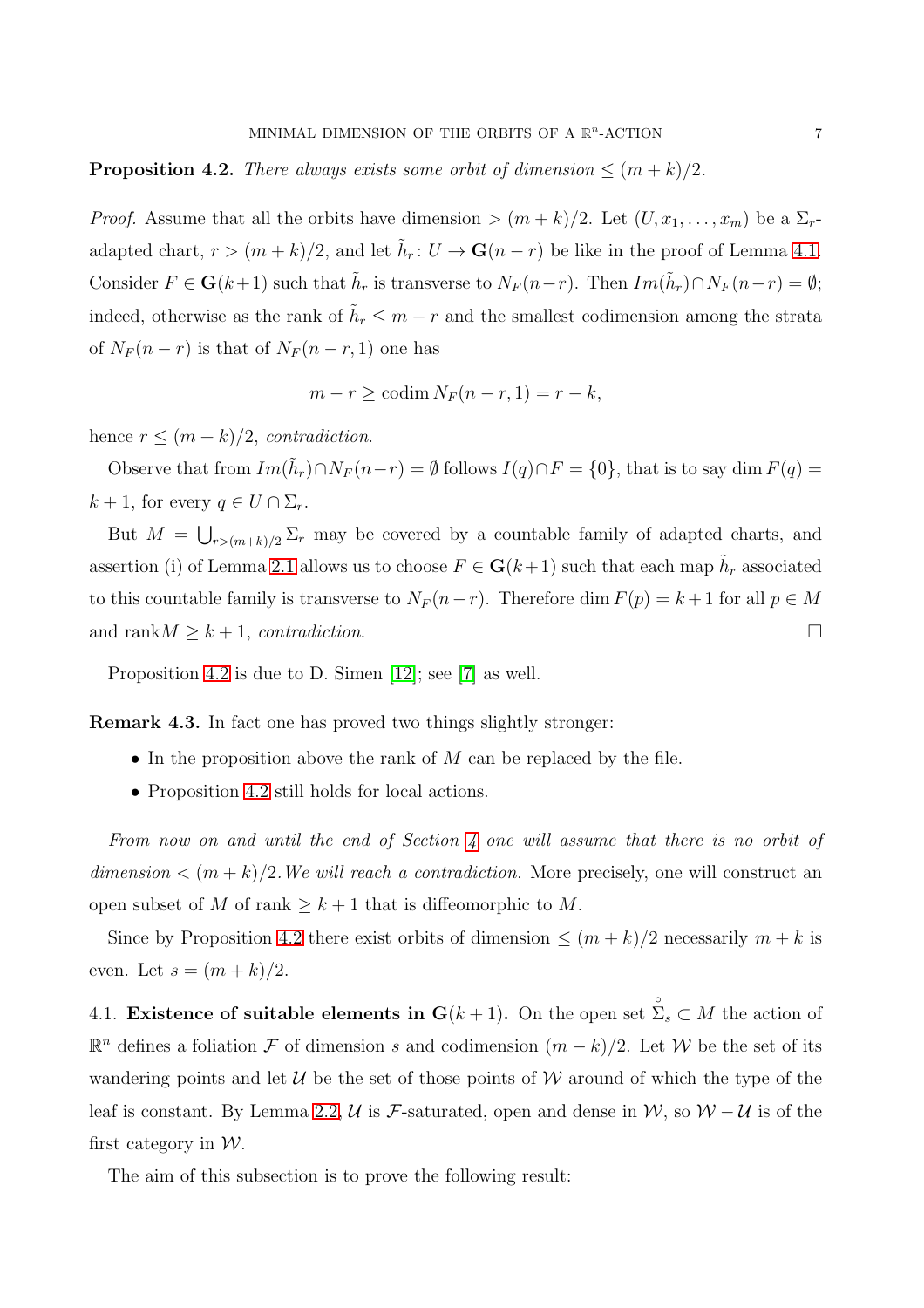<span id="page-7-1"></span>**Proposition 4.4.** There exists  $F \in G(k+1)$  such that:

- (1)  $h_s: \sum_{s}^{\infty} \rightarrow \mathbf{G}(n-s)$  is transverse to  $N_F(n-s)$  and  $h_s^{-1}(N_F(n-s,\ell)) = \emptyset$  for every  $\ell \geq 2$ . Therefore  $h_s^{-1}(N_F(n-s)) = h_s^{-1}(N_F(n-s, 1)).$
- (2)  $h_s^{-1}(N_F(n-s)) = h_s^{-1}(N_F(n-s,1))$  is the singular set of F, i.e. the set of those points  $p \in M$  such that dim  $F(p) < k+1$ .

Moreover, if dim  $F(q) < k+1$  for some  $q \in M$  then dim  $F(q) = k$  and  $q \in \mathcal{U}$ .

(3)  $h_s^{-1}(N_F(n-s)) = h_s^{-1}(N_F(n-s,1))$  is empty or, both a closed subset and a regular submanifold of M of dimension s which is included in U. Moreover  $h_s^{-1}(N_F(n-s))$ is saturated for the action of  $\mathbb{R}^n$ .

An element of  $\mathbf{G}(k+1)$  like in the proposition above will be called *suitable*.

Consider a  $\Sigma_s$ -adapted chart  $(U, x_1, \ldots, x_m)$  and a map  $\tilde{h}_s : U \to \mathbf{G}(n-s)$  like in the proof of Lemma [4.1.](#page-5-0) Let C be a subset of  $U \cap \Sigma_s$ .

### <span id="page-7-0"></span>Lemma 4.5. Assume that:

- (1) C is of the first category in U.
- (2) If  $p \in C$  then any point  $q \in U$  such that  $q_{\ell} = p_{\ell}, \ell = s + 1, \ldots, m$ , belongs to C as well.

Then the set

$$
D = \{ F \in \mathbf{G}(k+1) \colon \text{there exists } p \in C \text{ such that } \dim(h_s(p) \cap F) \ge 1 \}
$$

is of the first category in  $G(k + 1)$ .

*Proof.* As  $h_s$  does not depend on  $(x_1, \ldots, x_s)$ , the set D does not change if one replaces the statement  $p \in C$  by  $p \in T \cap C$ , where T is a transversal defined by  $x_1 = c_1, \ldots, x_s = c_s$  for suitable  $c_1, \ldots, c_s \in \mathbb{R}$ . By Assumption (2),  $T \cap C$  is of the first category in T.

By Lemma [2.1](#page-1-2) Part (ii) applied to  $\tilde{h}_s: T \to \mathbf{G}(n-s)$  and  $T \cap C$ , it suffices to check that

$$
\dim T \le (n+1-(n-s)-(k+1)) = (m-k)/2
$$

which is just the case since dim  $T = (m - k)/2$ .

<span id="page-7-2"></span>By covering  $\Sigma_s - \hat{\Sigma}_s$  by a countable family of  $\Sigma_s$ -adapted charts from Lemma [4.5](#page-7-0) follows: Corollary 4.6. The set

$$
D_1 = \{ F \in \mathbf{G}(k+1) \colon \text{there exists } p \in \Sigma_s - \sum_{s=1}^{\infty} \text{such that } \dim(h_s(p) \cap F) \ge 1 \}
$$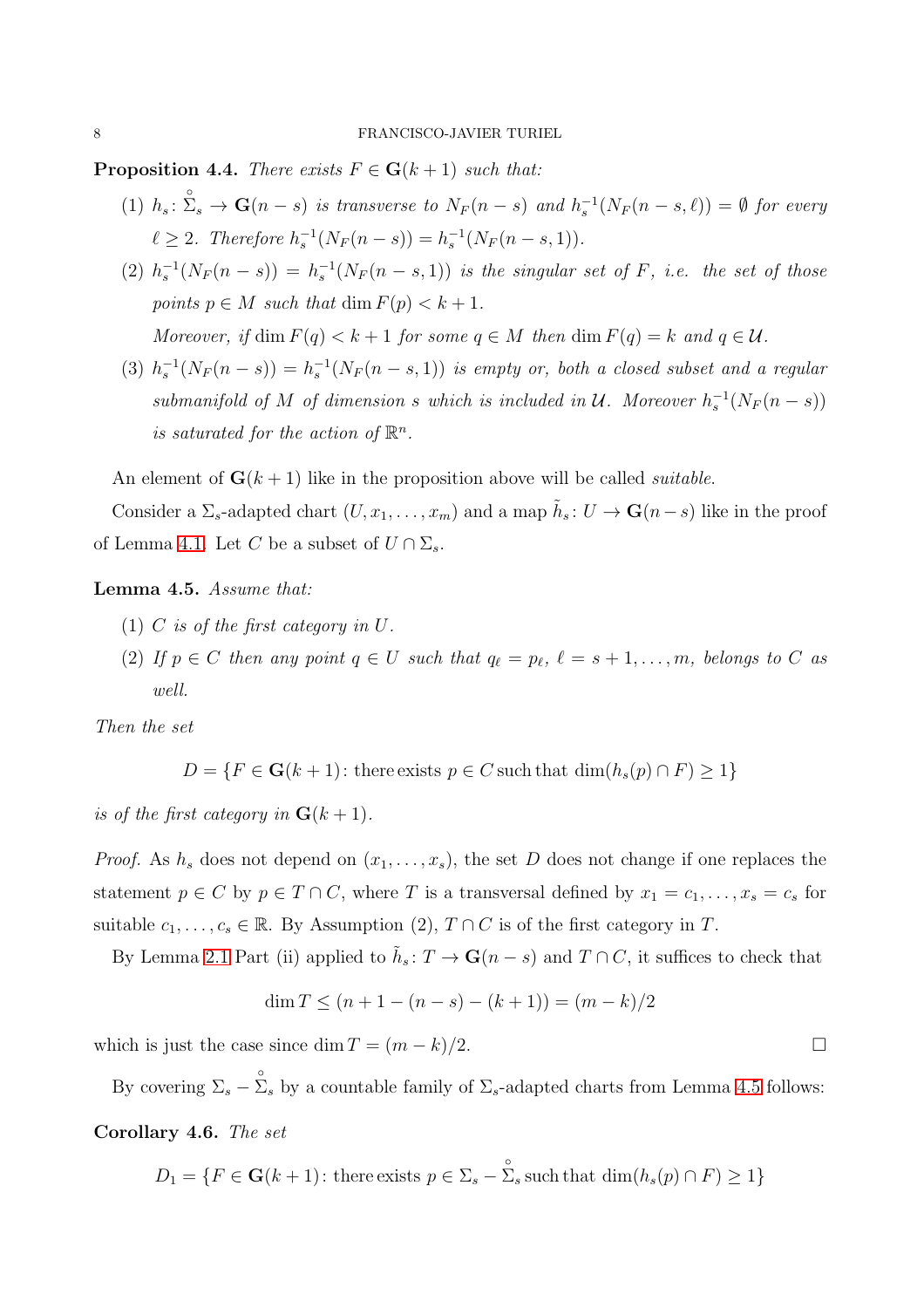is of the first category in  $\mathbf{G}(k+1)$ .

By Lemma [2.2](#page-2-2) the set  $W - U$  is of the first category in W and F-saturated. Therefore by covering  $W - U$  by a countable family of  $\Sigma_s$ -adapted charts whose domains are included in  $W$  from Lemma [4.5](#page-7-0) follows:

<span id="page-8-1"></span>Corollary 4.7. The set

$$
D_2 = \{ F \in \mathbf{G}(k+1) \colon \text{there exists } p \in \mathcal{W} - \mathcal{U} \text{ such that } \dim(h_s(p) \cap F) \ge 1 \}
$$

is of the first category in  $G(k + 1)$ .

<span id="page-8-0"></span>**Lemma 4.8.** There exists a set  $D_3 \subset G(k+1)$  of the first category such that if  $F \in G(k+1)$ 1) –  $D_3$  then dim  $F(p) = k + 1$  for every  $p \in \bigcup_{r>s} \Sigma_r$ .

*Proof.* Consider a  $\Sigma_r$ -adapted chart,  $r > s$ ,  $(U, x_1, \ldots, x_m)$  and let  $\tilde{h}_r : U \to \mathbf{G}(n-r)$  be like in the proof of Lemma [4.1.](#page-5-0) By Lemma [2.1](#page-1-2) Part (i) the set

$$
E = \{ F \in \mathbf{G}(k+1) \colon \tilde{h}_r \colon U \to \mathbf{G}(n-r) \text{ is not transverse to } N_F(n-r) \}
$$

is of the first category.

As the minimal codimension of the strata of  $N_F(n-r)$  is  $r-k$ , rank  $\tilde{h}_r \leq m-r$  and  $m-r < r-k$  since  $r > s$ , if  $\tilde{h}_r$  is transverse to  $N_F(n-r)$  then  $\tilde{h}_r(U) \cap N_F(n-r) = \emptyset$ . Therefore if  $F \notin E$  then dim  $F(p) = k + 1$  for any  $p \in U \cap \Sigma_r$ .

Finally, since  $\bigcup_{r>s}\sum_r$  can be covered by a countable family of adapted charts, it suffices to set  $D_3$  equal to the union of the sets E associated to the elements of the family.  $\square$ 

Let  $D_4 = \{F \in G(k+1): h_s: \sum_{s=1}^{S} \rightarrow G(n-s) \text{ is not transverse to } N_F(n-s)\}$ We claim that any  $F \in G(k+1) - D_1 \cup D_2 \cup D_3 \cup D_4$  is suitable.

Indeed, the first part of Assertion (1) of Proposition [4.4](#page-7-1) is obvious and for the second one it is enough to remark that the rank of  $h_s \leq m - s = (m - k)/2$  while, if  $\ell \geq 2$ , the codimension of  $N_F(n - s, \ell) \ge m - k + 2$ .

Now suppose that dim  $F(p) \leq k$  for some  $p \in M$ . Then from Corollary [4.6](#page-7-2) and Lemma [4.8](#page-8-0) follows that  $p \in \sum_{s=1}^{\infty}$ ; therefore  $p \in h_s^{-1}(N_F(n-s)) = h_s^{-1}(N_F(n-s,1))$  and  $\dim F(p) = k$ . Now it is clear that  $h_s^{-1}(N_F(n-s))$  is the singular set of F and, as a consequence, a closed subset of M.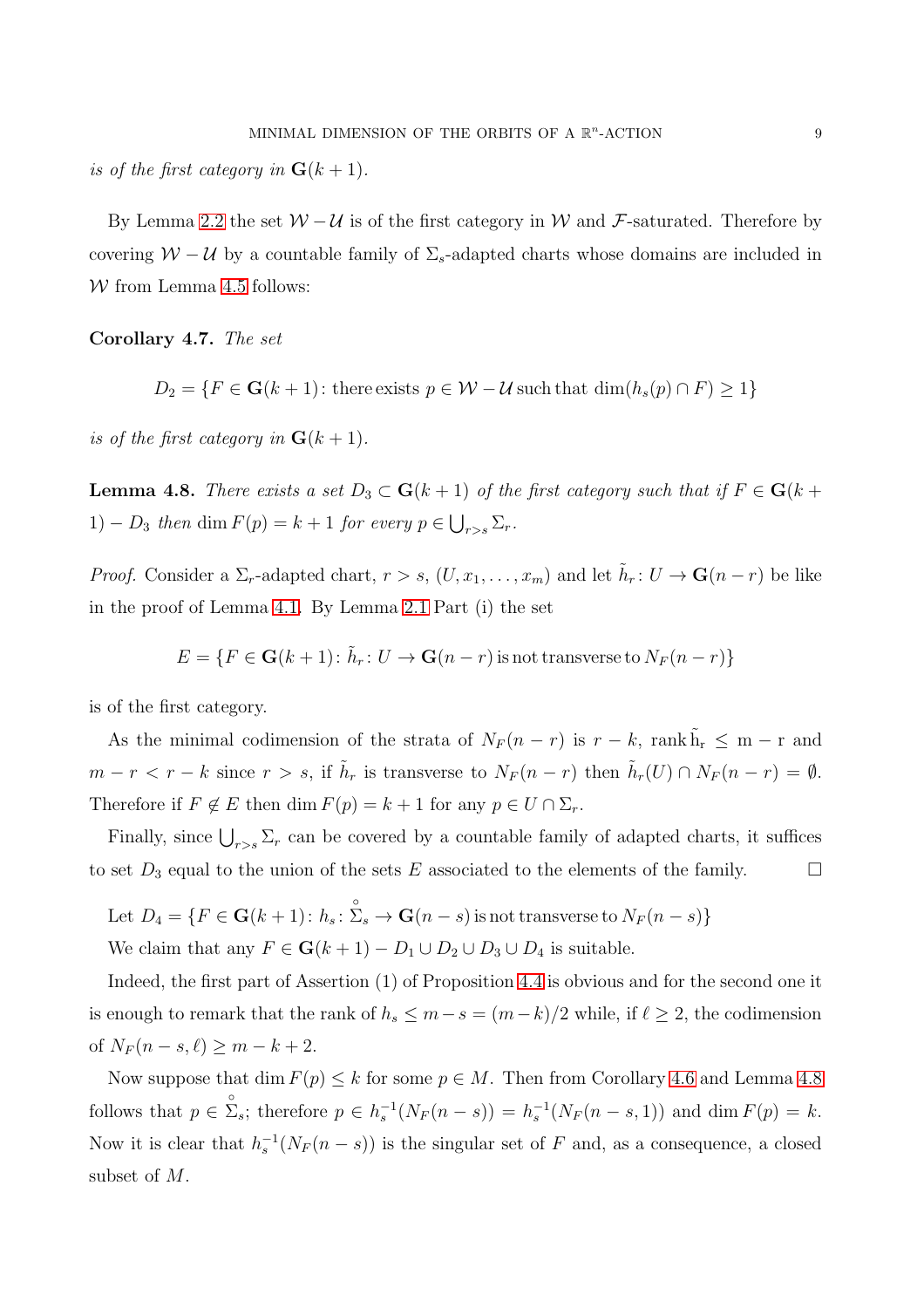Since  $h_s$  is transverse to  $N_F(n-s,1)$  and the codimension of this last submanifold equals  $s - k = m - s$ , it follows that  $h_s^{-1}(N_F(n - s)) = h_s^{-1}(N_F(n - s, 1))$  is a regular submanifold of  $M$  of dimension  $s$  (or empty).

For finishing one has to show that if  $p \in h_s^{-1}(N_F(n-s))$  then  $p \in \mathcal{U}$ . First observe that if T is a small transversal to F passing through p then  $h_s/T$  is injective (indeed,  $(h_s)_*(T_p\mathcal{F})=0$ and rank  $h_s = m - s$ ). As  $h_s$  is constant along the leaves of  $\mathcal{F}$ , if a leaf intersects T more than one time then  $h_s/T$  is not injective *contradiction*. Thus T is neat and  $p \in W$ . Finally,  $p \in \mathcal{U}$  because  $p \notin \mathcal{W} - \mathcal{U}$  by Corollary [4.7.](#page-8-1)

4.2. A construction for the suitable elements of  $G(k + 1)$ . Consider a suitable  $F \in$  $\mathbf{G}(k+1)$ . If  $h_s^{-1}(N_F(n-s)) = \emptyset$  then  $\dim F(p) = k+1$  everywhere and  $\operatorname{rank} M \geq k+1$ , contradiction. Therefore assume  $h_s^{-1}(N_F(n-s)) \neq \emptyset$  from now on. Let  $\{P_\lambda\}, \lambda \in L$ , be the family of connected component of  $h_s^{-1}(N_F(n-s))$ . Note that L is countable and non-empty, and every  $P_{\lambda}$  a closed subset and a regular submanifold of M of dimension s. Moreover each  $P_{\lambda}$  is a cylinder of type let us say  $r_{\lambda}$ .

By Theorem [2.3,](#page-2-3) for every  $\lambda \in L$  one may identify an open set  $A_{\lambda}$  of M including  $P_{\lambda}$  with  $D^{\lambda} \times C_{r_{\lambda}}$ , in such a way that  $P_{\lambda} = \{0\} \times C_{r_{\lambda}}$  and the fundamental vector fields of the action write

$$
X = \sum_{j=1}^{r_{\lambda}} f_j^{\lambda}(x) \frac{\partial}{\partial \theta_j} + \sum_{\ell=1}^{s-r_{\lambda}} g_{\ell}^{\lambda}(x) \frac{\partial}{y_{\ell}}.
$$

(Here one makes use of coordinates  $(x, \theta, y)$  on  $\mathbb{R}^{m-s} \times \mathbb{T}^{r_{\lambda}} \times \mathbb{R}^{s-r_{\lambda}}$  instead of  $(x^{\lambda}, \theta^{\lambda}, y^{\lambda})$ for avoiding an over-elaborate notation.)

**Remark 4.9.** In the non-compact case, given two different elements  $\lambda, \mu$  of L it can happen that  $A_{\lambda} \cap A_{\mu} \neq \emptyset$  regardless of the size of the disks  $D^{\lambda}$  and  $D^{\mu}$ . For instance, in  $\mathbb{R}^2 - \{0\}$ consider a complete vector field  $Z = \varphi(x)\partial/\partial x_2$  with no zeroes and the action of R associated. Then the "cylinders"  $\{0\} \times \mathbb{R}^+$  and  $\{0\} \times \mathbb{R}^-$  cannot be separated by any couple of disks.

The next step will be to choose a suitable compact set in each  $P_{\lambda}$  and separate them. Consider an injective map  $\alpha: L \to \mathbb{Z}$  and the continuous map

$$
\beta \colon h_s^{-1}(N_F(n-s)) = \bigcup_{\lambda \in L} P_{\lambda} \to \mathbb{R}
$$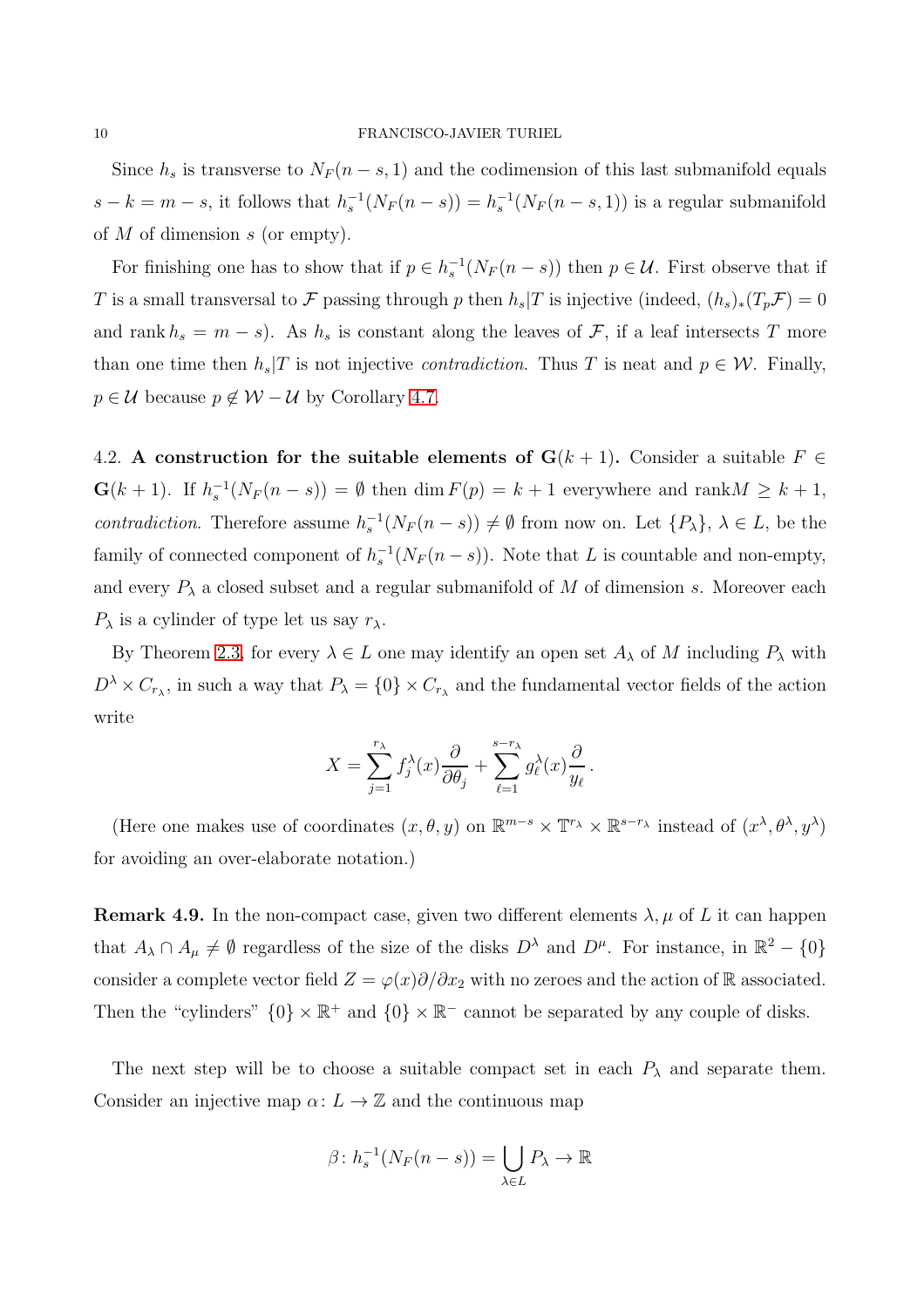that equals  $\alpha(\lambda)$  on each  $P_{\lambda}$ . As M is a normal space  $\beta$  prolongs to a continuous map  $\tilde{\beta}: M \to \mathbb{R}$ . Set  $\tilde{A}_{\lambda} = \tilde{\beta}^{-1}((\alpha(\lambda) - 1/4, \alpha(\lambda) + 1/4))$ . Then  $\{\tilde{A}_{\lambda}\}, \lambda \in L$ , is a locally finite family of disjoint open sets and  $P_{\lambda} \subset \tilde{A}_{\lambda}, \lambda \in L$ .

Set  $L_0 = \{ \lambda \in L : r_\lambda < s \}.$  In each  $P_\lambda$  consider the compact set  $K_\lambda = \{0\} \times \mathbb{T}^{r_\lambda} \times \{0\}$  if  $\lambda \in L_0$  and  $K_\lambda = \{0\} \times \mathbb{T}^s$  if  $\lambda \notin L_0$ . Then  $K_\lambda \subset \tilde{A}_\lambda$  and, since  $K_\lambda$  is compact, there are two balls  $B_{a_\lambda}(0) \subset \mathbb{R}^{m-s}$  and  $B'_{b_\lambda}(0) \subset \mathbb{R}^{s-r_\lambda}$  such that the open set  $A'_\lambda = B_{a_\lambda}(0) \times \mathbb{T}^{r_\lambda} \times B'_{b_\lambda}(0)$ if  $\lambda \in L_0$ , or  $A'_\lambda = B_{a_\lambda}(0) \times \mathbb{T}^s$  if  $\lambda \notin L_0$ , is includes in  $\tilde{A}_\lambda$ . Therefore (thought as subsets of M)  $A'_{\lambda} \cap A'_{\mu} = \emptyset$  if  $\lambda \neq \mu$ .

Finally observe that, up to homotheties centered at the origin of  $\mathbb{R}^{m-s}$  and  $\mathbb{R}^{s-r_{\lambda}}$  respectively, one may suppose, without loss of generality, that  $A'_\lambda = B_3(0) \times \mathbb{T}^r \times B'_3(0)$  if  $\lambda \in L_0$ and that  $A'_{\lambda} = B_3(0) \times \mathbb{T}^s$  if  $\lambda \notin L_0$ .

Clearly,  $\{A'_\lambda\}$ ,  $\lambda \in L$ , is a locally finite family

4.3. End of the proof of Theorem [1.1.](#page-1-1) First one will construct an open subset of M which is diffeomorphic to M. For every  $\lambda \in L_0$  let  $\widetilde{X}_\lambda$  be a vector field on  $\mathbb{R}^{s-r_\lambda}$  such that  $\widetilde{\Phi}_1^{\lambda}(\mathbb{R}^{s-r_{\lambda}}) = B'_1(0)$  where  $\widetilde{\Phi}_t^{\lambda}$  is the flow of  $\widetilde{X}_{\lambda}$  (its existence is assured by Lemma [3.3\)](#page-3-0). In a natural way  $\widetilde{X}_{\lambda}$  induces a vector field  $X_{\lambda}$  on  $P_{\lambda} = \{0\} \times \mathbb{T}^{r_{\lambda}} \times \mathbb{R}^{s-r_{\lambda}}$  such that  $\Phi_1^{\lambda}(\{0\} \times \mathbb{T}^{r_{\lambda}} \times \mathbb{R}^{s-r_{\lambda}}) = \{0\} \times \mathbb{T}^{r_{\lambda}} \times B'_1(0)$  where  $\Phi_t^{\lambda}$  is the flow of  $X_{\lambda}$ .

Let X be the vector field on  $\bigcup_{\lambda \in L_0} P_{\lambda}$  that equals  $X_{\lambda}$  on each  $P_{\lambda}$ ,  $\lambda \in L_0$ . Observe that  $\bigcup_{\lambda \in L_0} P_{\lambda}$  is a closed subset and a regular submanifold of M; therefore from Corollary [3.2](#page-3-1) applied to  $X$  follows that

$$
M_1 = \left(M - \bigcup_{\lambda \in L_0} P_{\lambda}\right) \bigcup \left(\bigcup_{\lambda \in L_0} (\{0\} \times \mathbb{T}^{r_{\lambda}} \times B'_1(0))\right),
$$

where each  $\{0\} \times \mathbb{T}^{r_{\lambda}} \times B'_{1}(0)$  has to be regarded as a subset of  $P_{\lambda}$ , is diffeomorphic to M.

Now  $A'_\lambda \cap M_1 = B_3(0) \times \mathbb{T}^r \times \times B'_3(0) - \{0\} \times \mathbb{T}^r \times \times (B'_3(0) - B'_1(0))$  if  $\lambda \in L_0$  and  $A'_{\lambda} \cap M_1 = B_3(0) \times \mathbb{T}^s$  if  $\lambda \notin L_0$ .

Moreover the set of singular points of F belonging to  $A'_\lambda \cap M_1$  equals  $\{0\} \times \mathbb{T}^r \times B'_1(0)$ when  $\lambda \in L_0$  and  $\{0\} \times \mathbb{T}^s$  if  $\lambda \notin L_0$ .

By Lemma [3.4](#page-4-1) there exist  $\varepsilon > 0$  and a diffeomorphism between

$$
E_{\lambda} = B_3(0) \times B'_3(0) - \{0\} \times (B'_3(0) - B'_1(0))
$$

and  $E'_{\lambda} = E_{\lambda} - \overline{B}_1(0) \times S'_1$ ,  $\lambda \in L_0$ , which equals the identity if  $||x|| \geq 3 - \varepsilon$  or if  $||y|| \geq 3 - \varepsilon$ .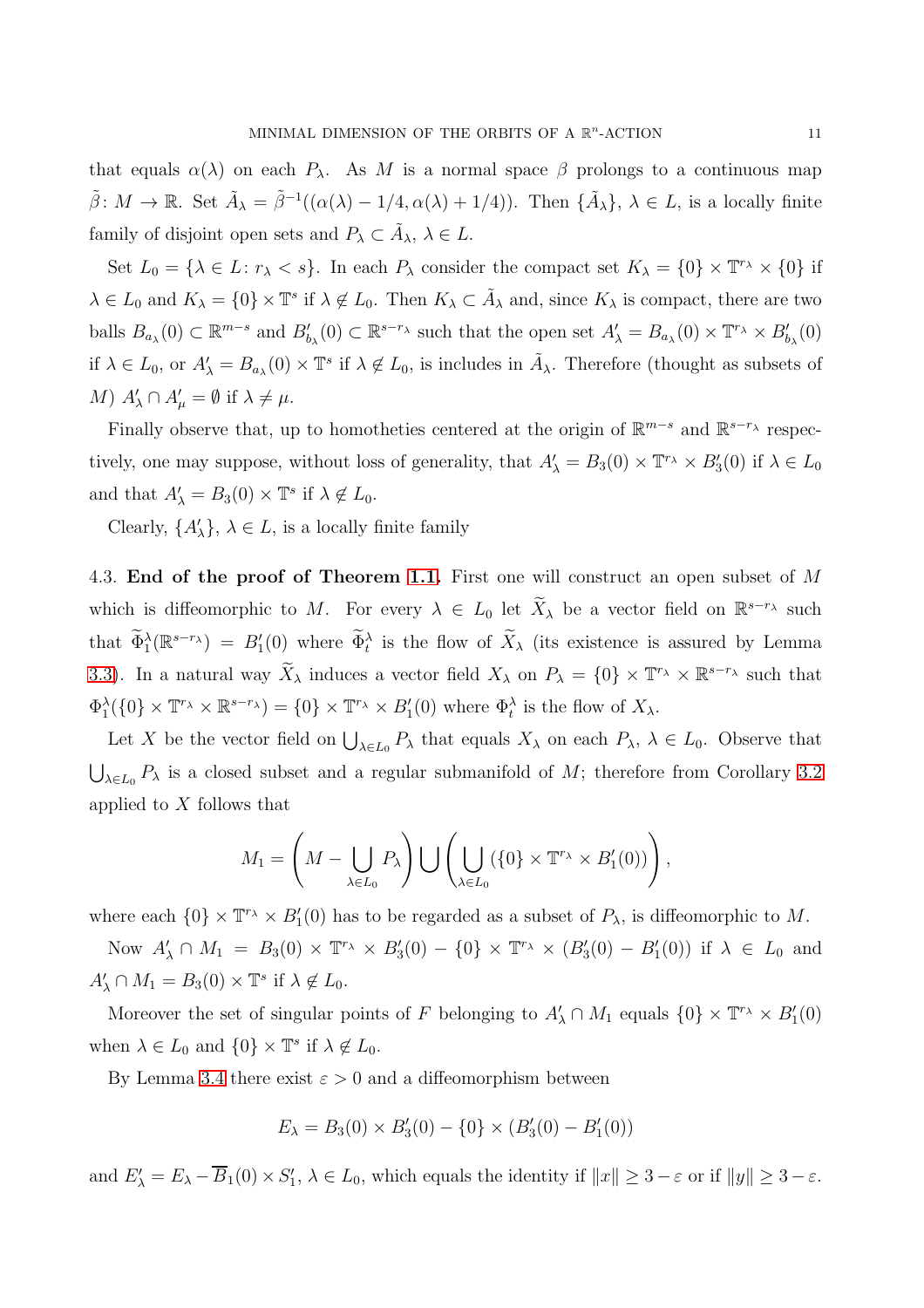Therefore there exists a diffeomorphism between

$$
\widetilde{E}_{\lambda} = B_3(0) \times \mathbb{T}^{r_{\lambda}} \times B'_3(0) - \{0\} \times \mathbb{T}^{r_{\lambda}} \times (B'_3(0) - B'_1(0))
$$

and  $\widetilde{E}'_{\lambda} = \widetilde{E}_{\lambda} - \overline{B}_1(0) \times \mathbb{T}^{r_{\lambda}} \times S'_1$ , which equals the identity if  $||x|| \geq 3 - \varepsilon$  or if  $||y|| \geq 3 - \varepsilon$ . Set

$$
M_2 = \left(M_1 - \bigcup_{\lambda \in L_0} \widetilde{E}_{\lambda}\right) \bigcup \left(\bigcup_{\lambda \in L_0} \widetilde{E}'_{\lambda}\right)
$$

Then  $M_2$  is an open set of M that is diffeomorphic to  $M_1$ , so to M. Indeed, the diffeomorphism above between  $\tilde{E}_{\lambda}$  and  $\tilde{E}'_{\lambda}$  for every  $\lambda \in L_0$  extends by the identity on

$$
M_1 - \bigcup_{\lambda \in L_0} \widetilde{E}_{\lambda} = M_2 - \bigcup_{\lambda \in L_0} \widetilde{E}'_{\lambda}
$$

to a diffeomorphism between  $M_1$  and  $M_2$ .

Observe that now

$$
A'_{\lambda} \cap M_2 = B_3(0) \times \mathbb{T}^{r_{\lambda}} \times B'_3(0) - [(\{0\} \times \mathbb{T}^{r_{\lambda}} \times (B'_3(0) - B'_1(0))) \cup (\overline{B}_1(0) \times \mathbb{T}^{r_{\lambda}} \times S'_1)]
$$

if  $\lambda \in L_0$  and  $A'_\lambda \cap M_2 = B_3(0) \times \mathbb{T}^s$  if  $\lambda \notin L_0$ .

Besides, as before, the set of singular points of F belonging to  $A'_\lambda \cap M_2$  equals  $\{0\} \times \mathbb{T}^{r_\lambda} \times$  $B'_1(0)$  when  $\lambda \in L_0$  and  $\{0\} \times \mathbb{T}^s$  otherwise.

Observe that  $\overline{B}_{1/2}(0) \times \mathbb{T}^{r_{\lambda}} \times B'_{1}(0)$ ,  $\lambda \in L_0$ , and  $\overline{B}_{1/2}(0) \times \mathbb{T}^{s}$ ,  $\lambda \notin L_0$ , are closed subsets of  $M_2$ .

The next step will be to modify the (infinitesimal) action of  $F$  in order to eliminate its singularities in  $M_2$ . Thus for every  $\lambda \in L$  we need to modify the action on  $A'_\lambda \cap M_2$ . Note that these modifications are compatible among them if their supports are contained in  $B_{1/2}(0) \times \mathbb{T}^r \times B'_1(0), \lambda \in L_0$ , or in  $B_{1/2}(0) \times \mathbb{T}^s, \lambda \notin L_0$ .

First assume that  $\lambda \in L_0$ . Let  $Y_1, \ldots, Y_s$  be the vector fields on  $A'_\lambda \cap M_2$  defined by  $Y_1 = \partial/\partial\theta_1, \dots, Y_{r_{\lambda}} = \partial/\partial\theta_{r_{\lambda}}, Y_{r_{\lambda}+1} = \partial/\partial y_1, \dots, Y_s = \partial/\partial y_{s-r_{\lambda}}.$  Then on  $A'_{\lambda} \cap M_2$  the fundamental vector fields of the action write  $\sum_{j=1}^{s} h_j(x) Y_j$ .

Let  $\{e_1, \ldots, e_{k+1}\}\$  be a basis of F such that  $e_{k+1}$  is a basis of  $F \cap h_s(\{0\} \times \mathbb{T}^r \times B'_1(0)).$ (Recall that  $h_s$  is constant on  $\{0\} \times \mathbb{T}^{r_{\lambda}} \times B'_1(0)$ .) Then there exist vectors  $u_1, \ldots, u_{s-k} \in$ V such that the vector subspace spanned by  $\{e_1, \ldots, e_k, u_1, \ldots, u_{s-k}\}\$ is supplementary to  $h_s({0} \times \mathbb{T}^r \times B'_1(0))$ . Therefore the vector fields  $Z_1 = X_{e_1}, ..., Z_k = X_{e_k}, Z_{k+1} = X_{u_1}, ...,$  $Z_s = X_{u_{s-k}}$  are linearly independent at every point of  $\{0\} \times \mathbb{T}^{r_{\lambda}} \times B'_1(0)$ .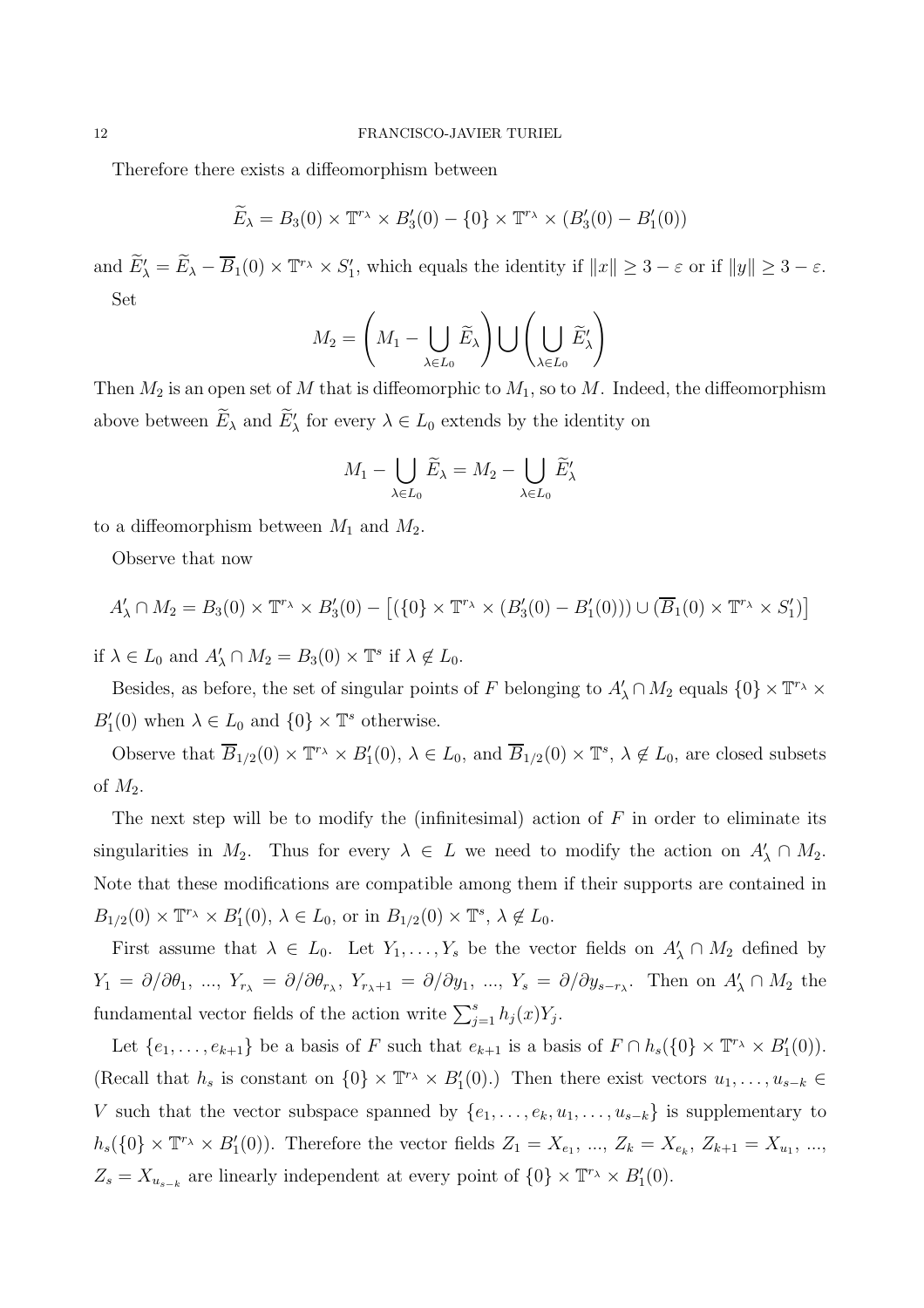On the other hand,  $Z_{\ell} = \sum_{j=1}^{s} p_{\ell j}(x) Y_j$ ,  $\ell = 1, \ldots, s$ , where the matrix  $(p_{\ell j}(0)), \ell, j =$  $1, \ldots, s$ , is invertible. For each  $x \in B_{1/2}(0)$  set  $P(x) = (p_{\ell j}(x)), \ell, j = 1, \ldots, s$ .

As  $P(0)$  is invertible, there are  $\varepsilon > 0$  small enough and a family of  $s \times s$  matrices  $Q(x) =$  $(q_{\ell i}(x))$ ,  $x \in B_{1/2}(0)$ , depending differentiably on x such that:

- (1) Every  $Q(x)$ ,  $x \in B_{1/2}(0)$ , is invertible.
- (2)  $Q(x) = P(x)^{-1}$  if  $||x|| \leq \varepsilon$ .
- (3)  $Q(x) = Id$  if  $||x|| > 2\varepsilon$ .

On  $B_{1/2}(0) \times \mathbb{T}^{r_{\lambda}} \times B'_{1}(0)$  one modifies the infinitesimal action of V by replacing each

$$
X_v = \sum_{j=1}^s h_j^v Y_j,
$$

 $v \in V$ , by

$$
X_v^Q = \sum_{j=1}^s \left( \sum_{\ell=1}^s h_\ell^v q_{\ell j} \right) Y_j.
$$

Obviously "being Abelian" is not lost because  $Q$  only depends on  $x$ .

Since  $Q = Id$  on  $B_{1/2}(0) - B_{2\varepsilon}(0)$ , the modified action extends to the whole  $M_2$ . Moreover the isotropy of the modified action equals that of the original one.

Observe that on  $B_\varepsilon(0) \times \mathbb{T}^r \to B'_1(0)$  with the modified action the vector field corresponding to  $e_j$ ,  $j = 1, \ldots, k$ , is  $Y_j$ . Thus one may suppose, without loss of generality, that on  $B_{\varepsilon}(0) \times$  $\mathbb{T}^r \times B'_1(0)$  the vector fields  $X_{e_1}, \ldots, X_{e_k}$  do not depend on x, so they commute with  $\partial/\partial x_1$ .

Consider a function  $\varphi: B_{1/2}(0) \to \mathbb{R}$  such that  $\varphi(B_{1/2}(0) - B_{\varepsilon/2}(0)) = 0$  and  $\varphi(0) = 1$ . Then on  $B_{1/2}(0) \times \mathbb{T}^r \times B'_1(0)$  one modifies the action of F by associating to  $e_\ell, \ell = 1, \ldots, k$ the vector field  $X_{e_{\ell}}$ , and to  $e_{k+1}$  the vector field  $X_{e_{k+1}} + \varphi \partial/\partial x_1$ . Clearly:

• The new action of  $F$  is Abelian and has no singularities since

$$
X_{e_1},\ldots,X_{e_k},X_{e_{k+1}}+\varphi\partial/\partial x_1
$$

commute and are linearly independent at every point of  $B_{1/2}(0) \times \mathbb{T}^r \times B'_1(0)$ .

• It extends to the whole  $M_2$ .

The case  $\lambda \notin L_0$  is very similar and the details are left to readers (it suffices to delete the third factor  $B'_{1}(0)$ ).

In short, we have constructed an action of F on  $M_2$  with no singularities. Thus rank  $M_2 \geq$  $k + 1$ , hence rank  $M \geq k + 1$  contradiction. Now the proof of Theorem [1.1](#page-1-1) is finished.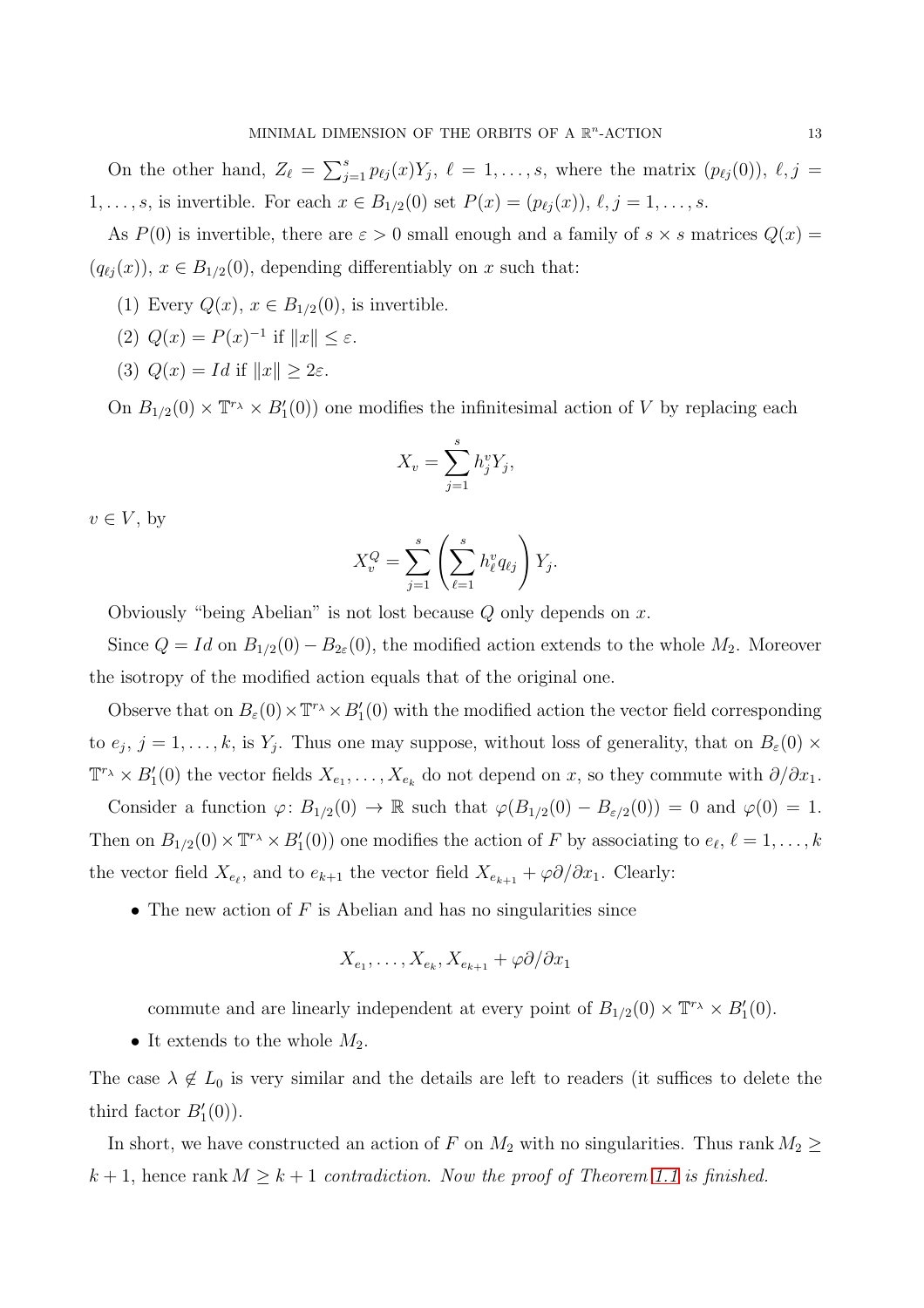#### 14 FRANCISCO-JAVIER TURIEL

### 5. Examples

In the next three examples one makes use of the characteristic classes for bounding from above the minimal dimension of the orbits of a  $\mathbb{R}^n$ -action.

<span id="page-13-1"></span>**Example 5.1.** Set  $M = S \times \mathbb{R}$  where S is a compact connected surface of odd characteristic. Then (the Stiefel-Whitney class)  $w_2(TM) \neq 0$  and the span and the rank of S equal 1. Therefore by Theorem [1.1](#page-1-1) any action of  $\mathbb{R}^n$  on M has an orbit of dimension  $\leq 1$ .

Obviously this is the best possible result since every complete and non-singular vector field gives rise to an action of  $\mathbb R$  on  $M$  all whose orbits have dimension one.

<span id="page-13-2"></span>**Example 5.2.** Let R be a compact, connected and orientable surface and let  $\pi: M \to R$ be a complex line bundle with odd Chern class. Then as real manifold dim  $M = 4$  and  $w_2(TM) \neq 0$ , hence the span and the rank of M are  $\leq 2$ .

Therefore by Theorem [1.1](#page-1-1) any action of  $\mathbb{R}^n$  on M has some orbit of dimension  $\leq 2$ .

<span id="page-13-0"></span>**Lemma 5.3.** Consider a real  $\ell$ -plane bundle  $\pi: P \to Q$  where Q is a manifold. Then there exists an action of some  $\mathbb{R}^n$  on P whose orbits are the fibres of  $\pi \colon P \to Q$ .

*Proof.* First observe that a section  $g: Q \to P$  gives rise to a vector field  $X_g$  on P tangent to the fibres and constant along them (with respect to the structure of vector space) by setting  $X_q(g(q)) = g(q), q \in Q$ ; moreover  $X_q$  is complete.

On the other hand if  $h: Q \to P$  is another section then  $[X_g, X_h] = 0$ .

Finally consider a family of sections  $\{g_1, \ldots, g_n\}$  such that  $\{g_1(q), \ldots, g_n(q)\}\$  spans  $\pi^{-1}(q)$ , as real vector space, for every  $q \in Q$ . If  $\{e_1, \ldots, e_n\}$  is a basis of the Lie algebra V of  $\mathbb{R}^n$ , then there exists an action of  $\mathbb{R}^n$  on P such that the fundamental vector field associated to  $e_j$  is  $X_{g_j}$ ,  $j = 1, ..., n$ . The orbits of this  $\mathbb{R}^n$  actions are the fibres of  $\pi \colon P \to Q$ .

Now Lemma [5.3](#page-13-0) applied to  $\pi: M \to R$  shows the existence of actions of  $\mathbb{R}^n$  on M whose orbits have dimension two since they are the fibres of this fibre bundle.

Recall that  $\mathbb{C}P^r$  minus one point is (diffeomorphic to) the total space of the canonical complex line bundle over  $\mathbb{C}P^{r-1}$ . On the other hand  $\mathbb{C}^r$  will be regarded as an open set of  $\mathbb{C}P^r$  in the usual way.

Let  $M_{\ell}$ ,  $\ell \geq 1$ , be  $\mathbb{C}P^2$  minus  $\ell$  different points, and let J be the canonical complex structure on  $\mathbb{C}P^r$ . On  $\mathbb{C}P^2$  consider the projective vector field X which on  $\mathbb{C}^2$  is written as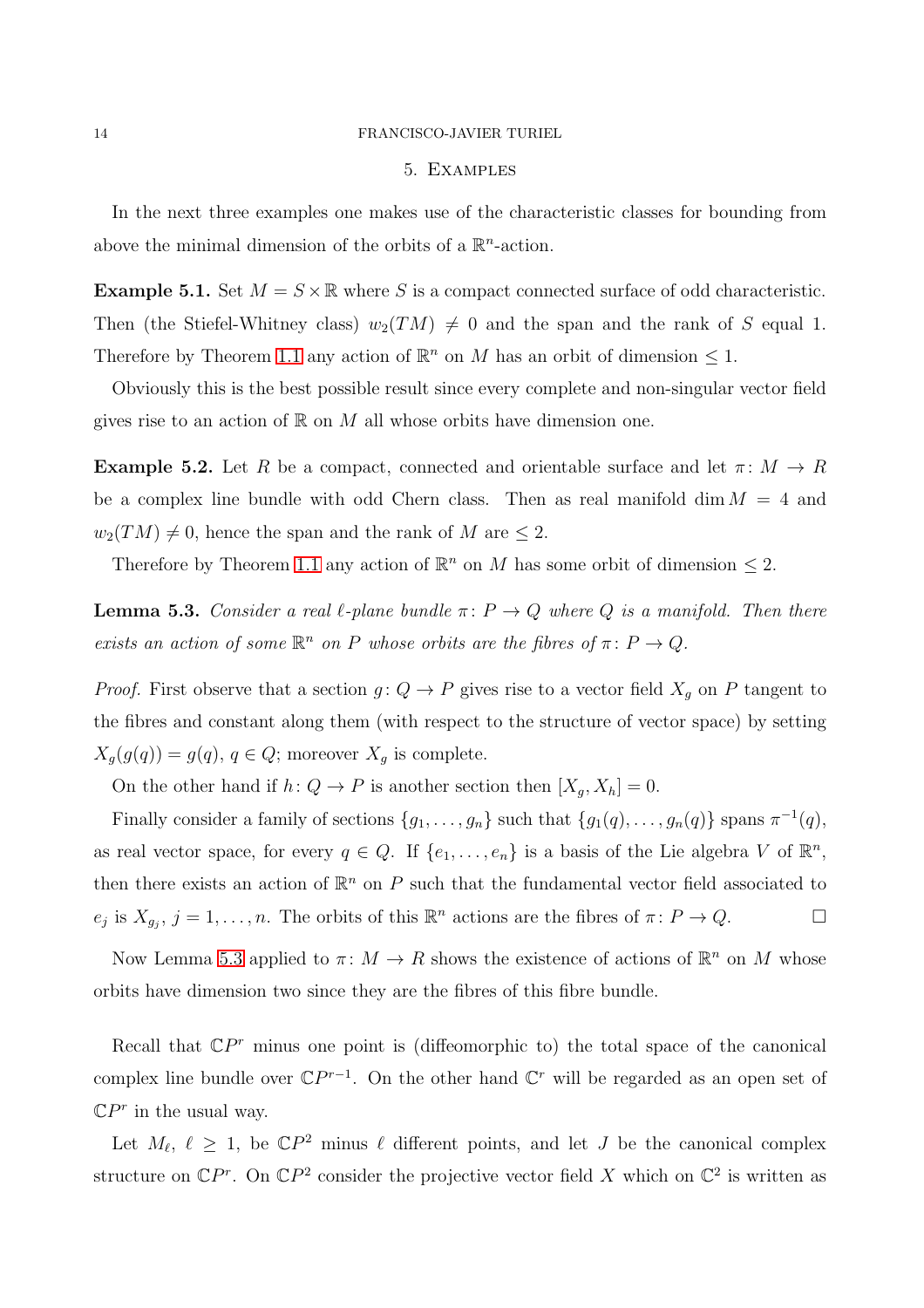$X = \partial/\partial z_1 + z_1 \partial/\partial z_2$ . Then X only has one singular point, let us say p (corresponding to the line  $z_1 = 0$  of  $\mathbb{C}P^2 - \mathbb{C}^2 \equiv \mathbb{C}P^1$ .

Moreover from the real viewpoint  $X, JX$  commute and are linearly independent everywhere but p. Since  $M_1$  can be identify to  $\mathbb{C}P^2 - \{p\}$  it follows that rank  $M_1 \geq 2$  and finally, as  $M_1$ fibres over  $\mathbb{C}P^1$  with odd Chern class, that rank  $M_1 = 2$ .

For constructing an action of  $\mathbb{R}^4$  on  $M_1$  it suffices to consider  $\{X, JX, Y, JY\}$ , where Y is the projective vector field that on  $\mathbb{C}^2$  writes  $Y = \partial/\partial z_2$ , as a basis of the Lie algebra of fundamental vector fields. This action has one orbit of (real) dimension four  $(\mathbb{C}^2)$  and one orbit of dimension two  $(\mathbb{C}P^1 - \{p\})$ .

A similar construction can be done for  $M_2$  and  $M_3$  by considering the projective vector fields  $X', Y', X'', Y''$  respectively, which on  $\mathbb{C}^2$  are written as  $X' = \partial/\partial z_1 + z_2 \partial/\partial z_2$ ,  $Y' = z_2 \partial/\partial z_2$ ,  $X'' = z_1 \partial/\partial z_1 - z_2 \partial/\partial z_2$  and  $Y'' = z_1 \partial/\partial z_1 + z_2 \partial/\partial z_2$ .

### Remark 5.4.

- In fact one has showed that  $M_1$ ,  $M_2$  and  $M_3$  have file 2.
- Any holomorphic action of  $\mathbb{R}^n$  on a complex compact manifold of real dimension 4 and non-vanishing characteristic always has fixed points (see Corollary 1.8 of [\[4\]](#page-17-6); for the analytic actions of  $\mathbb{R}^2$  on dimension 4 see [\[1\]](#page-17-7)).

From the next lemma follows that every manifold  $M_{\ell}$ ,  $\ell \geq 1$ , has rank 2.

<span id="page-14-0"></span>**Lemma 5.5.** Consider a connected open manifold P of dimension  $\geq 2$  and a point  $p \in P$ . Then P and  $P - \{p\}$  have the same rank and the same span.

*Proof.* Consider a non-singular function  $f: P \to \mathbb{R}$ . Let Y be the gradient vector field of f with respect to a Riemannian metric such that Y is complete. Let  $\gamma: \mathbb{R} \to P$  be any integral curve of Y; then  $\gamma$  is injective and  $\gamma(\mathbb{R})$  is a closed subset and a regular submanifold of P.

Set  $C = \gamma(\mathbb{R} - (-1, 1))$ ; then P and  $P - C$  are diffeomorphic (apply Corollary [3.2](#page-3-1) and Lemma [3.3\)](#page-3-0).

Now set  $p = \gamma(2)$  and let  $\ell$  be either the rank or the span depending on cases. One has:

$$
\ell(P) = \ell(P - C) \ge \ell(P - \{p\}) \ge \ell(P).
$$

 $\Box$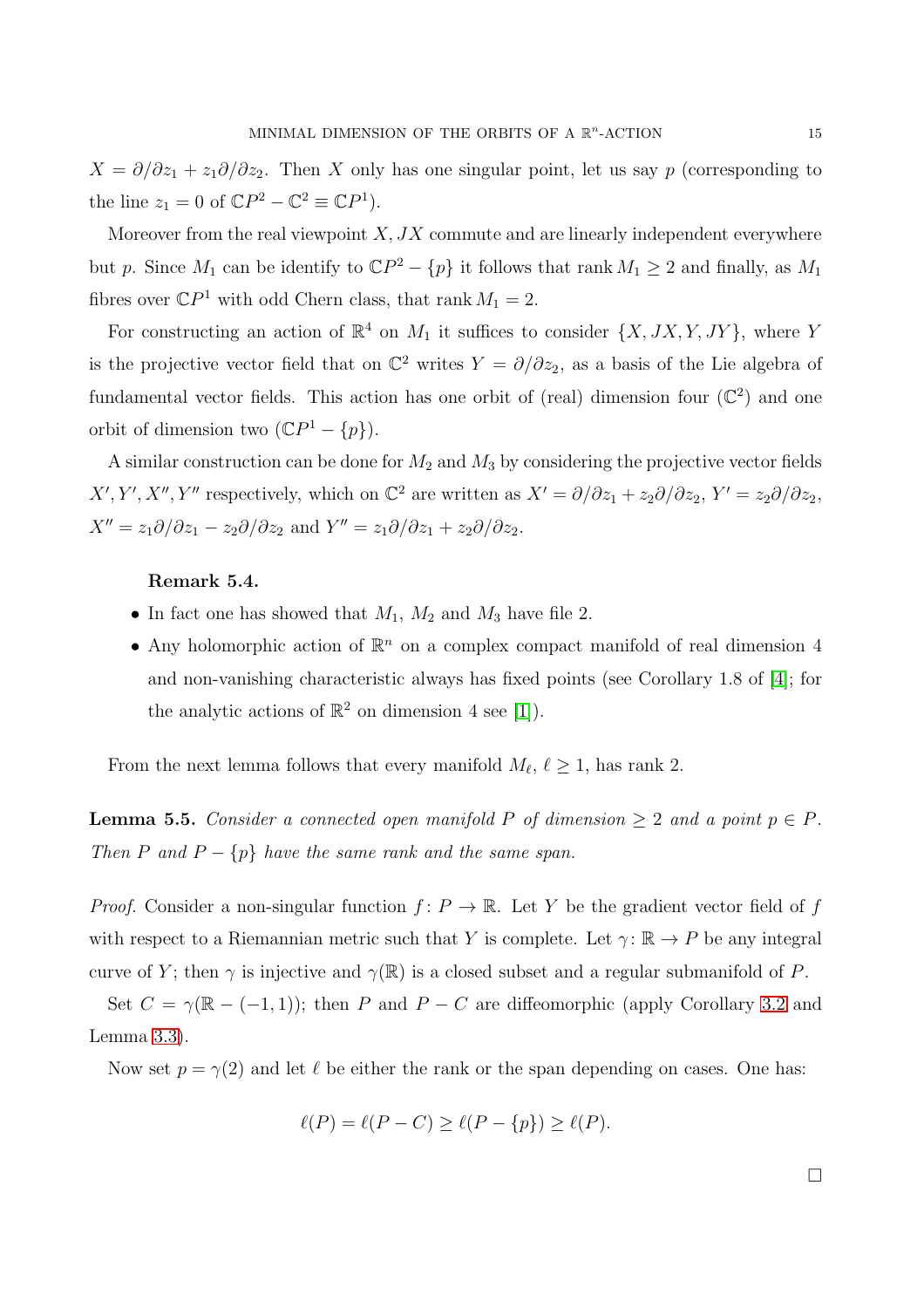Observe that the file of P and that of  $P - \{p\}$  may be quite different, for instance file  $\mathbb{R}^3 = 3$ but file( $\mathbb{R}^3 - \{0\}$ ) = 1 (see [\[11\]](#page-18-1)).

Example 5.6. In Examples [5.1](#page-13-1) and [5.2](#page-13-2) the main tool for bounding the minimal dimension of the orbits was the Stiefel-Whitney classes. Now we will consider the Pontrjagin classes (sometimes all the Stiefel-Whitney classes but  $w_0$  vanish, for instance  $T\mathbb{C}P^7$ ).

Let  $M$  be a connected manifold of dimension  $m$  and rank  $k$ . Consider vector fields  $X_1, \ldots, X_k$  commuting among them and linearly independent everywhere. Denote by  $\mathcal F$ the foliation defined by  $X_1, \ldots, X_k$ . As  $T\mathcal{F}$  is parallelizable, TM and the normal bundle to TF have the same characteristic classes.

Let  $\alpha$  be a non-zero element, of degree  $4\ell \geq 4$ , of the ring of Pontrjagin classes of TM. By the Bott's theorem on characteristic classes of foliations  $4\ell \leq 2m - 2k$ , hence  $k \leq m - 2\ell$ .

Therefore by Theorem [1.1](#page-1-1) on has:

<span id="page-15-0"></span>**Proposition 5.7.** Under the hypotheses above any action of  $\mathbb{R}^n$  on M possesses an orbit of  $dimension \leq m - \ell - 1.$ 

A particular case of Proposition [5.7](#page-15-0) is as follows. Let  $M$  be the total space of a complex line bundle over  $\mathbb{T}^{4r}$ ,  $r \geq 1$ , with Chern class  $c_1$  such that  $c_1^{2r} \neq 0$ . Then as real 2-plane bundle  $p_1^r \neq 0$  where  $p_1$  is its first Pontrjagin class. Since the tangent bundle of  $\mathbb{T}^{4r}$  is parallelizable, it is easily seen that  $p_1(TM)^r \neq 0$ . Now  $m = 4r + 2$  and  $\ell = r$ ; therefore by Proposition [5.7](#page-15-0) any action of  $\mathbb{R}^n$  on M has an orbit of dimension  $\leq 3r + 1$ .

Observe that the span of M equals 4r (while the rank  $\leq 2r+2$ ). Indeed, by means of a connection the vector fields on  $\mathbb{T}^{4r}$ :  $\partial/\partial\theta_1,\ldots,\partial/\partial\theta_{4r}$  can be lifted to M, so span  $M \geq 4r$ . As M is orientable if span  $M \geq 4r + 1$  then span  $M = 4r + 2$  and M is parallelizable, which implies  $p_1(TM) = 0$ , contradiction.

Moreover if  $c_1$  is even, i.e. if there is  $\beta \in H^2(\mathbb{T}^{4r}, \mathbb{Z})$  such that  $c_1 = 2\beta$ , then  $w_j(TM) = 0$ ,  $j = 1, \ldots, 4r + 2.$ 

Another case is the following one. Let M' be  $\mathbb{C}P^7$  minus a point. Then  $w_j(TM')=0$ ,  $j \geq 1$ , but  $p_1(TM')^3 \neq 0$ ; therefore rank $(M') \leq 8$  and any action of  $\mathbb{R}^n$  on M' possesses an orbit of dimension  $\leq 10$ . By Lemma [5.5](#page-14-0) and Theorem [1.1](#page-1-1) the same result holds for  $\mathbb{C}P^7$ minus a finite number  $(≥ 1)$  of points.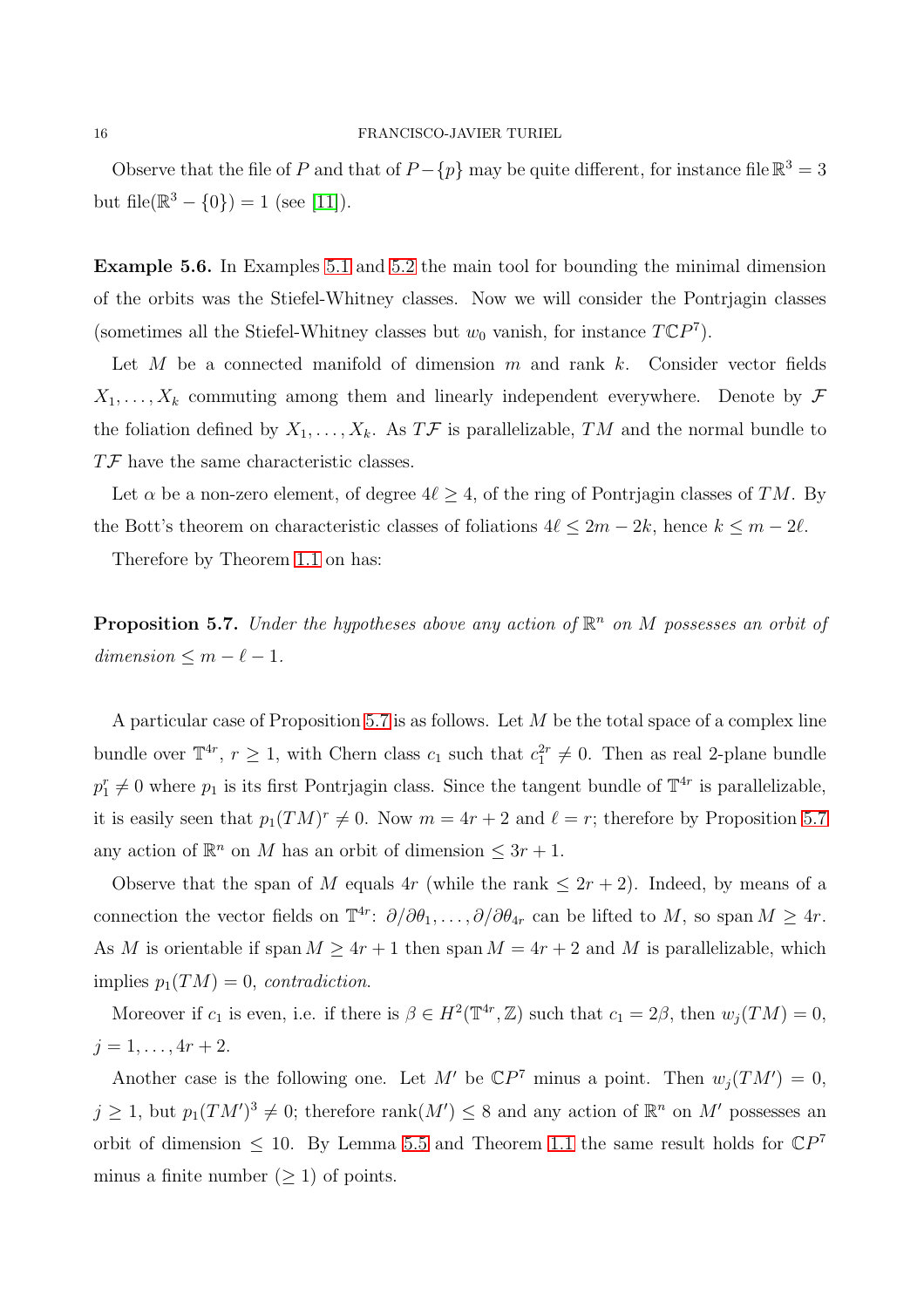For the sake of completeness, one will prove the following result:

**Proposition 6.1.** Consider an action of  $\mathbb{R}^n$  on a connected manifold M of dimension  $m \geq 3$ . Assume that the codimension of every orbit is  $\leq 1$ . Then the universal covering of M is diffeomorphic to  $\mathbb{R}^m$ .

*Proof.* It is enough to prove the result when  $M$  is simply connected.

First one will construct a codimension one foliation on M with no vanishing cycles. If  $n \leq m$ set  $C = \emptyset$ ; otherwise let C be the set of those  $F \in \mathbf{G}(m-1)$  such that  $h_m: \Sigma_m \to \mathbf{G}(n-m)$ is not transverse to  $N_F(n-m)$  [recall that  $\Sigma_m$  is an open set of M]. By (i) of Lemma [2.1](#page-1-2) C is of the first category in  $\mathbf{G}(m-1)$ .

Observe that if F belongs to  $\mathbf{G}(m-1)-C$  then dim  $F(p) = m-1$  for every  $p \in \Sigma_m$ . Indeed, if  $n \leq m$  it is obvious and if  $n > m$ , since rank  $h_m = 0$  and the codimension of each stratum of  $N_F(n-m)$  is  $\geq 2$ ,  $h_m$  is transverse to  $N_F(n-m)$  if and only if  $h_m(\Sigma_m) \cap N_F(n-m) = \emptyset$ .

Now consider a  $\Sigma_{m-1}$ -adapted chart  $(U, x_1, \ldots, x_m)$  and an extension  $\tilde{h}_{m-1} : U \to \mathbf{G}(n-1)$  $m + 1$ ) of  $h_{m-1}$  like in the proof of Lemma [4.1.](#page-5-0) Given  $a \in U$  denoted by  $S_a$  and  $T_a$  the slice and the transversal in U defined by  $x_m = a_m$  and by  $x_1 = a_1, \ldots, x_{m-1} = a_{m-1}$  respectively. Observe that the set  $U \cap \partial \Sigma_{m-1}$ , where  $\partial \Sigma_{m-1} = \Sigma_{m-1} - \Sigma_{m-1}$ , is saturated for the slices of U and of the first category in U. Therefore given a transversal  $T_a$  the set  $T_a \cap \partial \Sigma_{m-1}$  is of the first category in  $T_a$ .

Since dim  $T_a = 1$ , by (ii) of Lemma [2.1](#page-1-2) applied to  $\tilde{h}_{m-1} : T_a \to \mathbf{G}(n-m+1)$  the set D of those  $F \in \mathbf{G}(m-1)$  for which there exists  $p \in T_a \cap \partial \Sigma_{m-1}$  such that  $\dim(h_{m-1}(p) \cap F) \geq 1$ is of the first category in  $\mathbf{G}(m-1)$ .

Note that if  $F \notin D$  then dim  $F(p) = m - 1$  for every  $p \in T_a \cap \partial \Sigma_{m-1}$ . But  $h_{m-1}$  and  $\tilde{h}_{m-1}$ are constant along the slices of U, so if  $F \notin D$  then dim  $F(q) = m-1$  for every  $q \in U \cap \partial \Sigma_{m-1}$ .

As  $\Sigma_{m-1}$  can be covered by a countable family of  $\Sigma_{m-1}$ -adapted charts, it follows the existence of a set  $D' \subset \mathbf{G}(m-1)$  of the first category such that  $\dim F(p) = m-1$  for any  $F \in (\mathbf{G}(m-1)-D')$  and any  $p \in \partial \Sigma_{m-1}$ .

Consider  $F \in (\mathbf{G}(m-1) - C \cup D')$ ; then the singular set  $S(F)$  is included in  $\sum_{m=1}^{8}$ . Let  $\mathcal F$  be the codimension one foliation on M defined:

• On  $M - S(F)$  by F, that is to say  $T_p \mathcal{F} = F(p)$  for every  $p \in M - S(F)$ .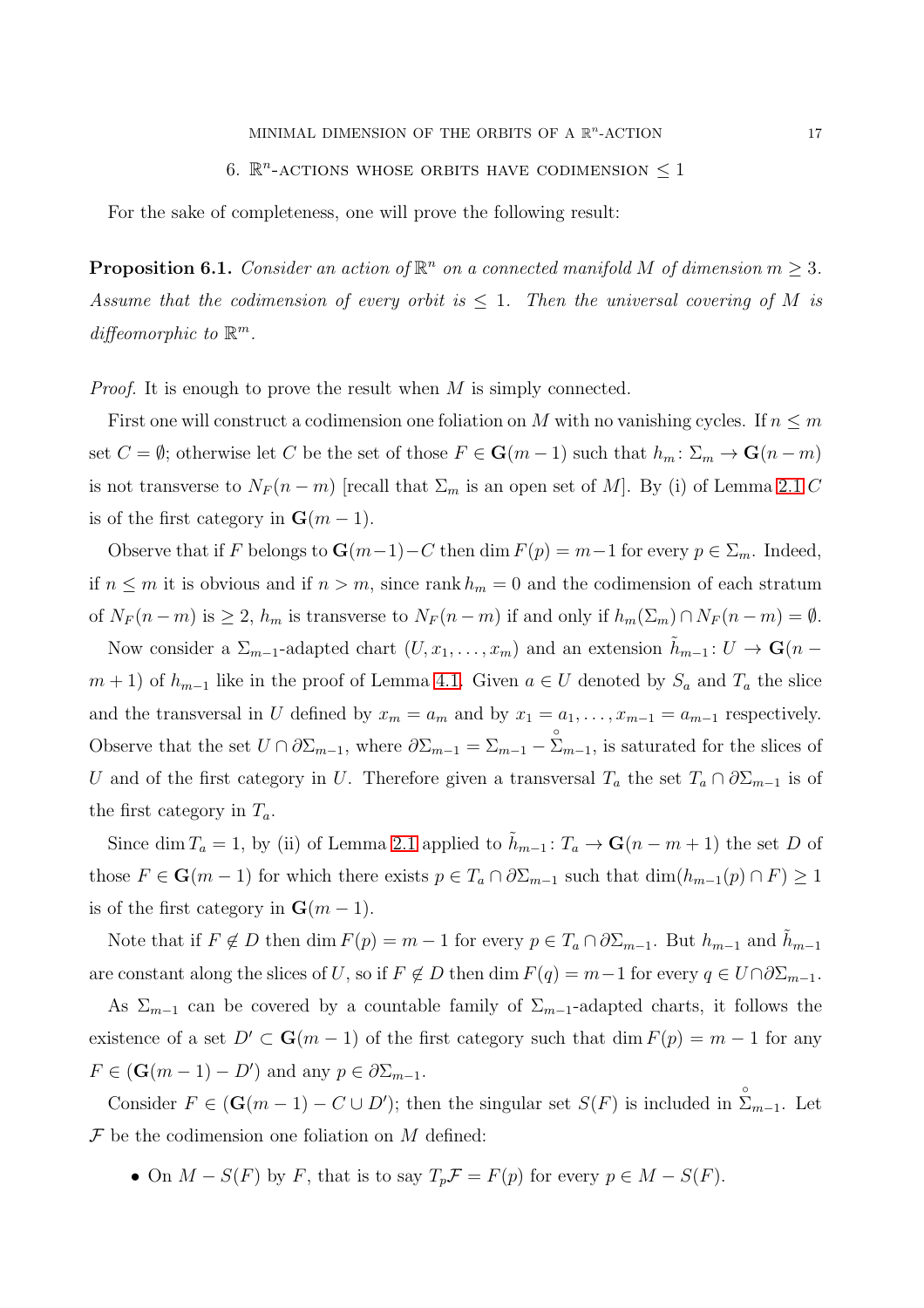• On  $\sum_{m=1}^{\infty}$  by the orbits of the action of  $\mathbb{R}^n$ 

It is easily checked that the definition of  $\mathcal F$  is coherent.

As F is a subalgebra of the Lie algebra V of  $\mathbb{R}^n$ , the foliation F is also defined on  $M-S(F)$ by an action locally free of  $\mathbb{R}^{m-1}$ . Therefore F does not have vanishing cycles on  $M-S(F)$ (see Chapter 3 of [\[3\]](#page-17-5)).

Now consider any point  $q \in S(F)$ . Then there exists  $F' \in \mathbf{G}(m-1)$  such that  $F'(q) = T_q \mathcal{F}$ . Thus on  $\sum_{m=1}^{\infty}$  –  $S(F')$ , where  $S(F')$  is the singular set of F', the foliation F is defined by a locally free of  $\mathbb{R}^{m-1}$  and does not have vanishing cycles.

In short, on M the foliation  $\mathcal F$  does not possesses vanishing cycles. Thus if L is any leaf of F its fundamental group injects in  $\pi_1(M) = 0$ , hence L is simply connected. But by the construction of F its leaves are cylinders, so  $L = \mathbb{R}^{m-1}$ . In other words, F is a plane foliation of M and by Corollary 3, page 110, of [\[10\]](#page-18-4) M is diffeomorphic to  $\mathbb{R}^m$ .  $\Box$ 

**Example 6.2.** Let  $\mathbb{R}^4$  be any exotic  $\mathbb{R}^4$ . Then every action of  $\mathbb{R}^n$  on  $\mathbb{R}^4$  has an orbit of dimension  $\leq 2$ .

#### **REFERENCES**

- <span id="page-17-7"></span><span id="page-17-2"></span>[1] Bonatti, C., Champs de vecteurs analytiques commutants, en dimension 3 ou 4: existence de zéros communs, Bol. Soc. Brasil. Mat. (N. S.) 22 (1992), 215–247.
- <span id="page-17-5"></span>[2] Bonatti, C. and De Santiago, B., Existence of common zeros for commuting vector fields on 3-manifolds, Ann. Inst. Fourier 67, n 4, (2017), 1741-1781.
- <span id="page-17-6"></span>[3] Godbillon, C., "Feuilletages, Études géométriques", Progress in Mathematics 98, Birkhaüser, Basel-Boston-Berlin, 1991.
- <span id="page-17-0"></span>[4] Hirsch, M.W. and Turiel, F.-J., Zero sets of Lie algebras of analytic vector fields on real and complex 2-dimensional manifolds, Ergod. Th.  $\&$  Dynam. Sys., **39** (2019), 954–979.
- <span id="page-17-4"></span>[5] Lima, E., Common singularities of commuting vector fields on 2-manifolds, Comment. Math. Helv. 39 (1964), 97–110.
- <span id="page-17-1"></span>[6] Milnor, J.W. and Stasheff, J.D., "Characteristic classes", Annals of Mathematics Studies 76, Princeton University Press, Princeton, 1976.
- <span id="page-17-3"></span>[7] Molino, P. and Turiel, F.-J., Dimension des orbites d'une action de  $\mathbb{R}^p$  sur une variété compacte, Comment. Math. Helv. 63 (1988), 253–258.
- [8] Novikov, S. P., The Topology Summer Institute (Seattle, USA, 1963), Russian Math. Surveys 20 (1965), 145–167. [http://www.mi.ras.ru/](http://www.mi.ras.ru/$_\setbox \z@ \hbox {\mathsurround \z@ $\textstyle ~$}\mathaccent "0365{~}$snovikov/16.pdf)~snovikov/16.pdf.